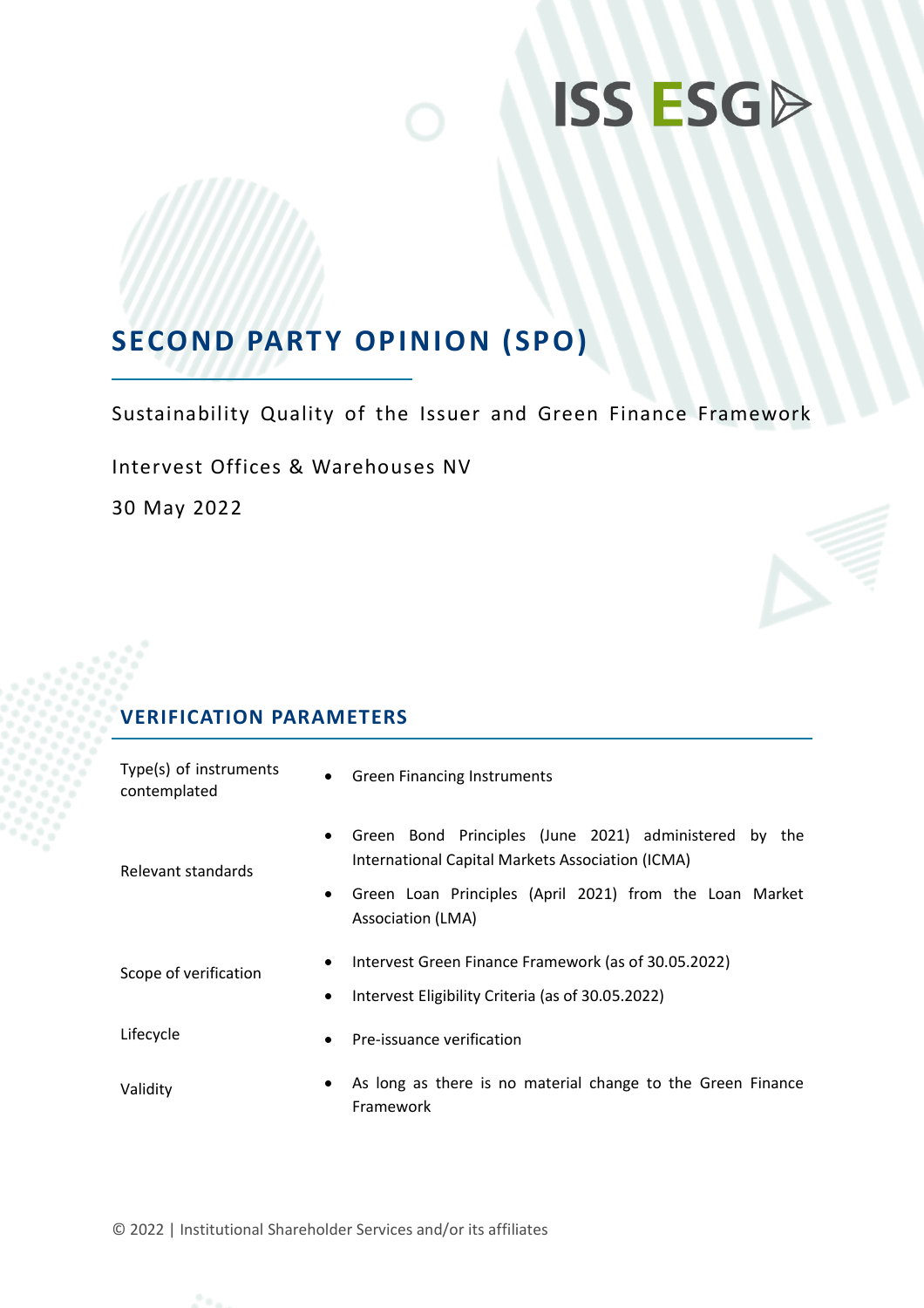

## **CONTENTS**

| PART I: GREEN FINANCING INSTRUMENTS LINK TO INTERVEST'S SUSTAINABILITY STRATEGY5     |
|--------------------------------------------------------------------------------------|
|                                                                                      |
| B. CONSISTENCY OF GREEN FINANCING INSTRUMENTS WITH INTERVEST'S SUSTAINABILITY        |
| PART II: ALIGNMENT WITH ICMA'S GREEN BOND PRINCIPLES AND LMA'S GREEN LOAN PRINCIPLES |
|                                                                                      |
| A. CONTRIBUTION OF THE GREEN FINANCING INSTRUMENTS TO THE UN SDGs 15                 |
| B. MANAGEMENT OF ENVIRONMENTAL AND SOCIAL RISKS ASSOCIATED WITH THE SELECTION        |
|                                                                                      |
|                                                                                      |
|                                                                                      |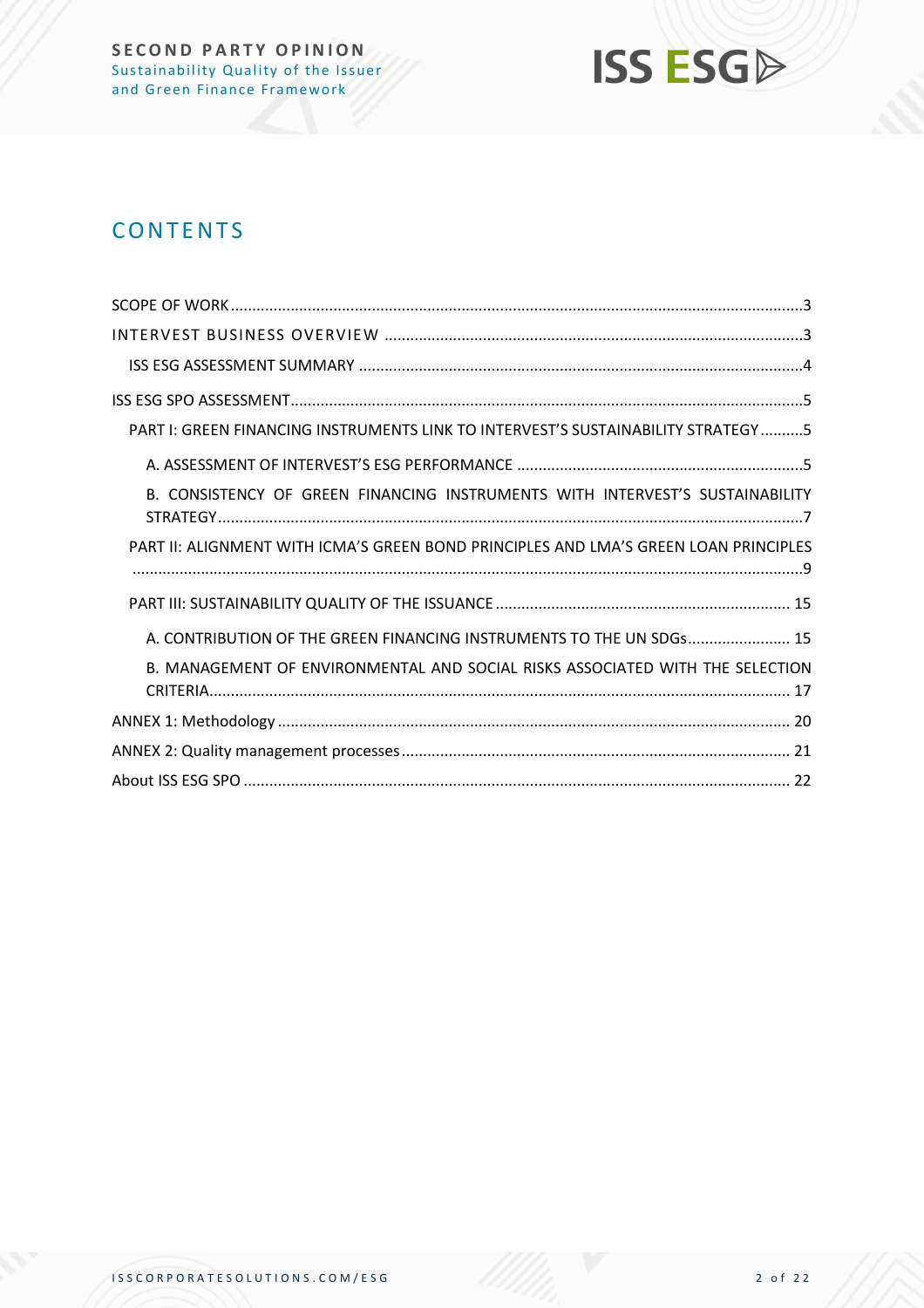

### <span id="page-2-0"></span>SCOPE OF WORK

Intervest Offices & Warehouses NV ("the Issuer" or "Intervest") commissioned ISS ESG to assist with its Green Financing Instruments by assessing three core elements to determine the sustainability quality of the instrument:

- 1. Green Financing Instruments link to Intervest's sustainability strategy drawing on Intervest's overall sustainability profile and issuance-specific Use of Proceeds categories.
- 2. Intervest's Green Finance Framework (30.05.2022 version) benchmarked against the ICMA's Green Bond Principles (GBP) and LMA's Green Loan Principles (GLP).
- 3. The Selection Criteria whether the projects contribute positively to the UN SDGs and perform against ISS ESG's issue-specific key performance indicators (KPIs) (See Annex 2).

## <span id="page-2-1"></span>INTERVEST BUSINESS OVERVIEW

Intervest owns, acquires, manages and develops offices and logistic properties across Belgium and the Netherlands. The company's property portfolio covers approximately 1,111 thousand square meters of leasable surface area. Intervest specializes in investments in office buildings (32%) and logistics real estate (68%).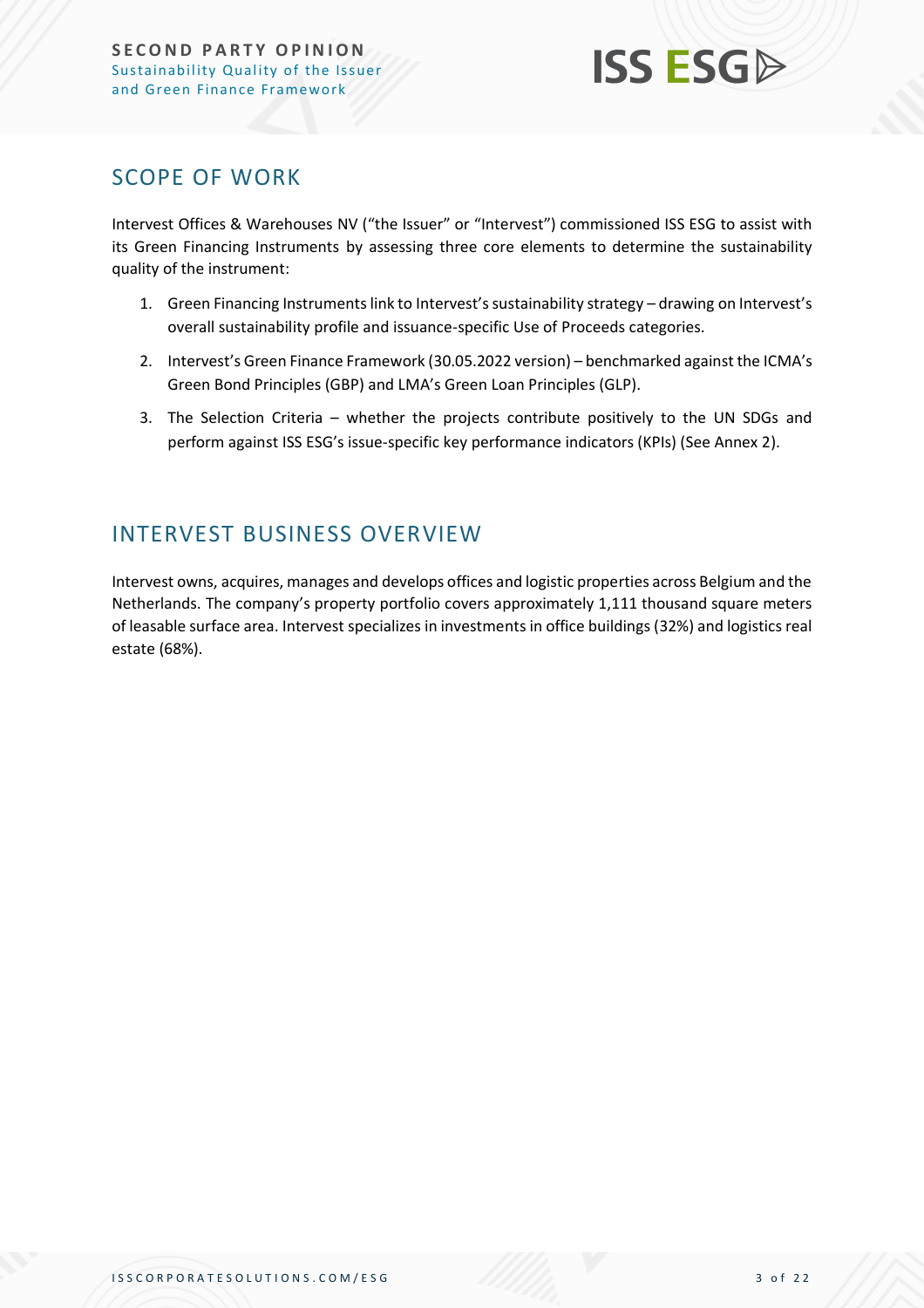## **ISS ESG**

## <span id="page-3-0"></span>ISS ESG ASSESSMENT SUMMARY

| <b>SPO SECTION</b>                                                                                           | <b>SUMMARY</b>                                                                                                                                                                                                                                                                                                                                                                                                                                                                                                                                                                                                                                      | <b>EVALUATION</b> <sup>1</sup>                                   |
|--------------------------------------------------------------------------------------------------------------|-----------------------------------------------------------------------------------------------------------------------------------------------------------------------------------------------------------------------------------------------------------------------------------------------------------------------------------------------------------------------------------------------------------------------------------------------------------------------------------------------------------------------------------------------------------------------------------------------------------------------------------------------------|------------------------------------------------------------------|
| Part 1:<br>Green<br><b>Financing</b><br><b>Instruments</b><br>link to issuer's<br>sustainability<br>strategy | Intervest owns, acquires, manages and develops offices and logistic<br>properties across Belgium and the Netherlands.<br>The Use of Proceeds financed through this Green Financing<br>Instruments are consistent with the issuer's sustainability strategy and<br>material ESG topics for the issuer's industry. The rationale for issuing<br>Green Financing Instruments is clearly described by the issuer.                                                                                                                                                                                                                                       | <b>Consistent</b><br>with issuer's<br>sustainability<br>strategy |
| Part 2:<br>Alignment<br>with GBP                                                                             | The issuer has defined a formal concept for its Green Financing<br>Instruments regarding use of proceeds, processes for project<br>evaluation and selection, management of proceeds and reporting. This<br>concept is in line with the ICMA's Green Bond Principles and LMA's<br>Green Loan Principles.                                                                                                                                                                                                                                                                                                                                             | <b>Aligned</b>                                                   |
| Part 3:<br><b>Sustainability</b><br>quality of the<br><b>Selection</b><br><b>Criteria</b>                    | The overall sustainability quality of the Selection Criteria in terms of<br>sustainability benefits, risk avoidance and minimization is good based<br>upon the ISS ESG assessment. The Green Financing Instruments will<br>(re-)finance eligible asset categories which include: green buildings.<br>Those use of proceeds categories have a significant contribution to<br>SDGs 11 'Sustainable cities and communities' and 13 'Climate action'.<br>They also have a limited contribution to SDG 7 'Affordable and clean<br>energy' The environmental and social risks associated with those use<br>of proceeds categories have been well managed. | <b>Positive</b>                                                  |

<sup>&</sup>lt;sup>1</sup> ISS ESG's evaluation is based on the Intervest Green Financing Framework (30 May 2022 version) and on the ISS ESG Indicative Corporate Rating applicable at the SPO delivery date.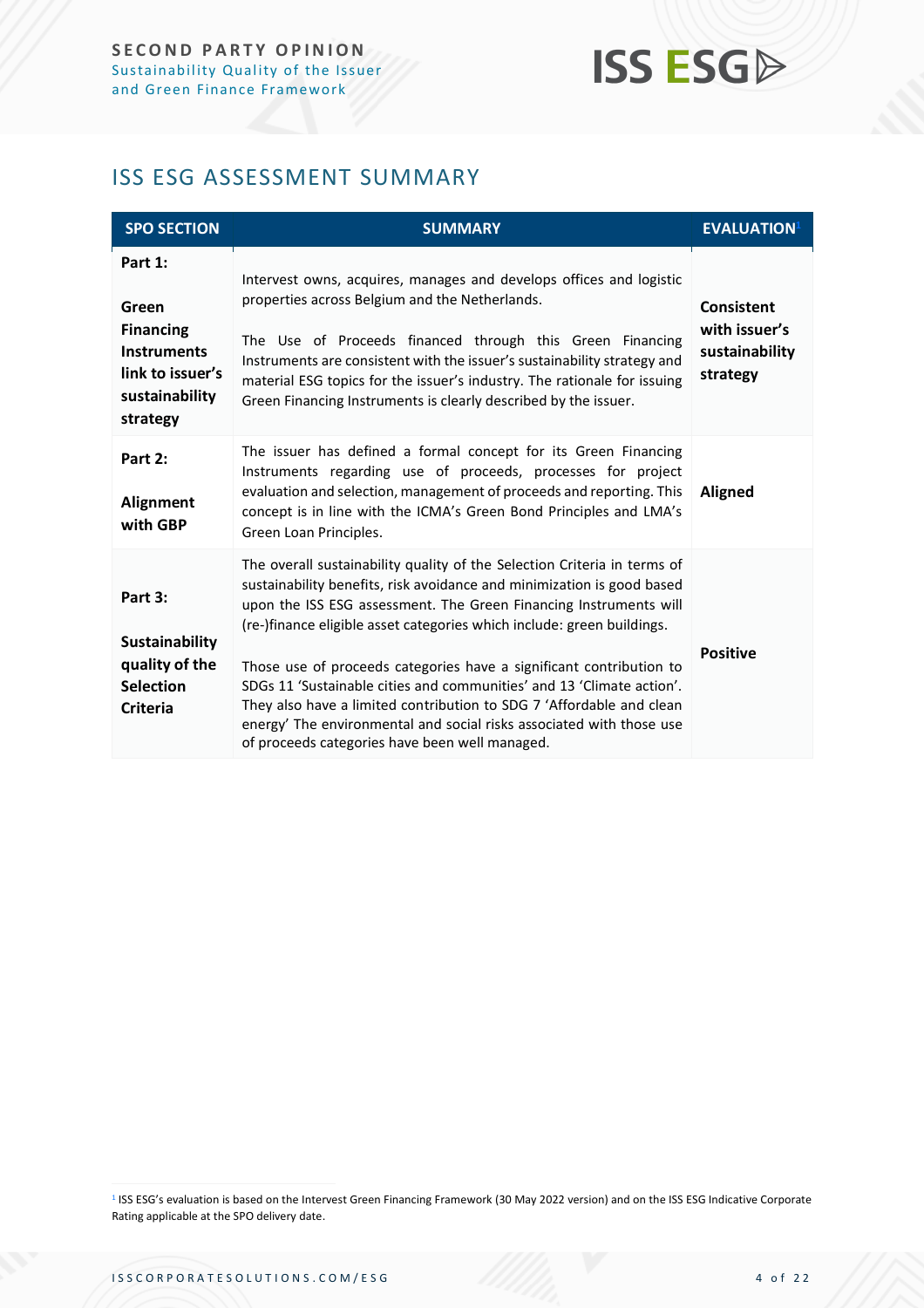## **ISS ESG**

## <span id="page-4-0"></span>ISS ESG SPO ASSESSMENT

### <span id="page-4-1"></span>**PART I: GREEN FINANCING INSTRUMENTS LINK TO INTERVEST'S SUSTAINABILITY STRATEGY**

#### <span id="page-4-2"></span>A. ASSESSMENT OF INTERVEST'S ESG PERFORMANCE

*Methodological note: Please note that Intervest is not part of the ISS ESG Corporate Rating Universe. Thus, the below sustainability profile is an assessment conducted by the analyst in charge of the Real Estate sector based on publicly available information exclusively. No direct communication between the Issuer and the analyst has taken place during the process. The below is not based on an ISS ESG Corporate Rating but considers ISS ESG Research's methodology.*

#### *Industry classification*

#### Real Estate

#### *Key Issues of the industry*

- 1. Green building considerations
- 2. Climate protection, energy efficiency, and renewables
- 3. Environmental and social aspects in site selection
- 4. Occupational health and safety
- 5. Health and well-being of occupants

#### *Indicative ESG risk and performance assessment:*

Intervest owns, acquires, manages and develops offices and logistic properties (32% and 68% of the company's portfolio respectively, as at 31 December 2021) across Belgium and the Netherlands. The company's property portfolio covers approximately 1,111 thousand square meters of leasable surface area.

For real estate companies active in the management and construction of properties, sustainability risks relate to ensuring the health and safety of employees, construction workers, tenants and customers, and implementing strategies addressing climate change and energy and resource efficiency of buildings.

Regarding social risks, the company refers to the implementation of only some elements of a health and safety management system, such as the compilation of accident data inventories. These demonstrate that the work-related accident rate has remained stable for the last three consecutive years. Further, Intervest exclusively operates in countries where legislation requires companies to provide e.g. adequate structures and responsibilities, training and awareness-raising, and emergency response procedures on health and safety. Regarding the integration of contractors into health and safety structures, a sustainability guideline to ensure a safe work environment for contractors is currently being implemented. Yet, it remains unclear whether respective structures (e.g., on-site registration system, induction training on-site, regular monitoring and evaluation and gathering of contractor accident data) have already been put in place.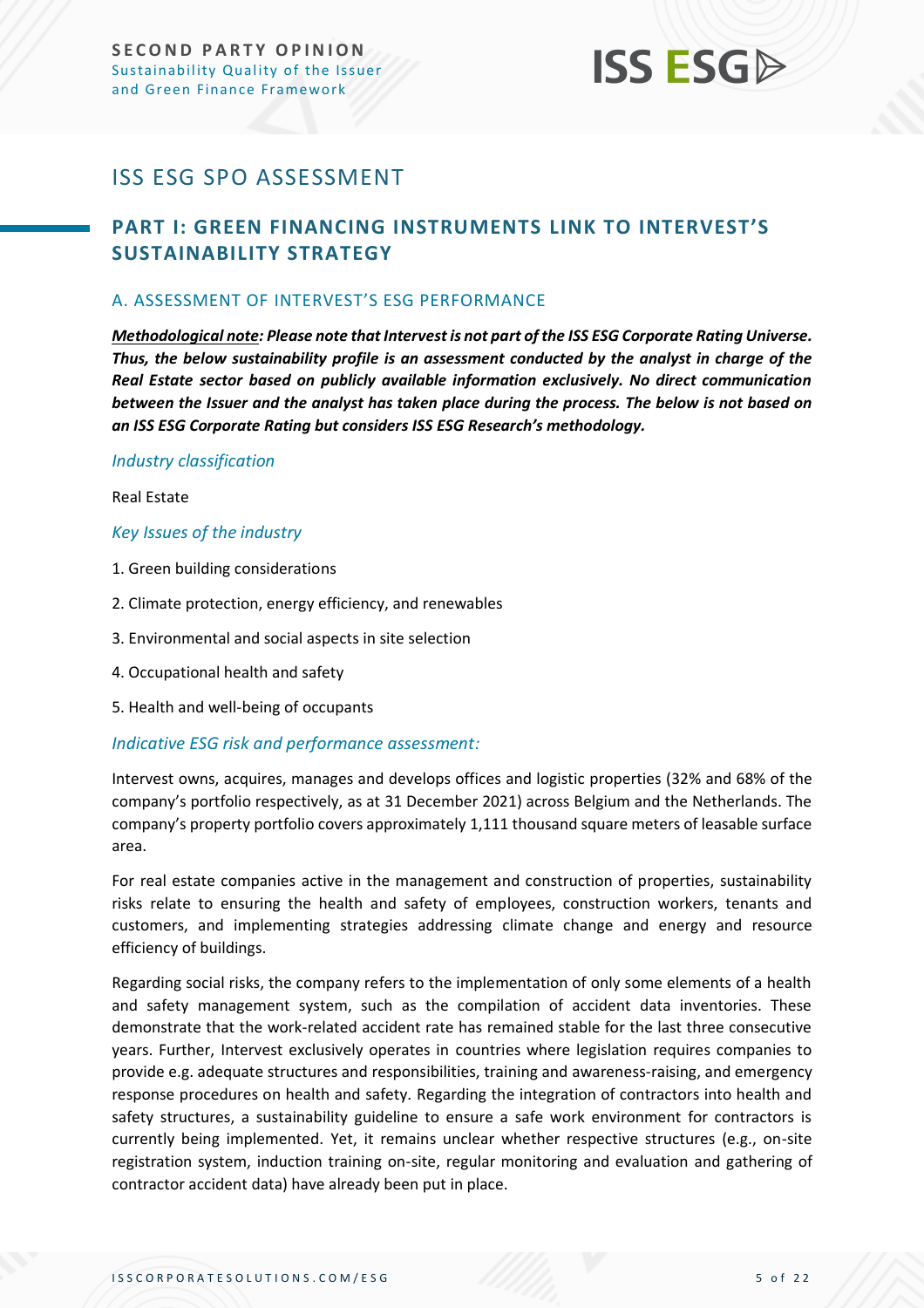

Regarding tenants and customers, the company is committed to ensure their well-being and safety, e.g., by conducting evacuation exercises. Yet, there is no indication of specific measures related to the exposure of building users to biological, physical and chemical health factors.

There is also no evidence of the company's approach to community outreach and consultation (e.g., provision of information on potential impacts and/or environmental, health and safety aspects of projects, feedback mechanisms for public consultation or grievance and/or dispute resolution procedures).

With regard to environmental aspects, the climate strategy of the company includes the collection of GHG inventories (scopes 1 and 2) and the assessment of related risks. Direct and indirect emissions of greenhouse gases have increased in the last three years, and Intervest has not set a target to reduce greenhouse gas emissions of properties yet.

To make its property portfolio more energy efficient, Intervest purchases 100% of electricity from renewable sources and 65% of the logistic properties are equipped with photovoltaic installations. The company is committed to increase this percentage to 80% by 2022. Furthermore, Intervest refers to the implementation of measures such asthe installation of LED lighting and energy efficient sanitary appliances and heating systems, as well as roof insulation. Energy consumption has decreased in recent years.

While the building water intensity also shows a decreasing trend and the company mentions rain water installations to reduce water consumption, it remains unclear whether the company has implemented comprehensive measures to reduce water consumption of properties. Overall, some risks related to energy and resource efficiency appear to be not approached strategically, e.g., by providing guidelines, targets or details on implementation.

To promote environmental awareness among tenants, the company has installed smart-metersin 38% of the company's property portfolio and aims at increasing this percentage to 80% by 2022. In terms of sustainable transportation to and from its properties, some properties are accessible by public transport and equipped with electric vehicle charging stations as well as cycle racks.

With regards to site selection, Intervest refers to its compliance with the EU Nature Conservation Policy and, thus, the Habitats Directive and the Birds Directive. Yet, a company policy on responsible site selection also covering issues such as the preference of brownfield over greenfield development does not seem to be in place. Aside from mandatory environmental impact assessments in case of adverse impacts, there are no indications that a biodiversity management system is in place. However, Intervest carries out due diligence on environmental aspects during construction and has implemented measures to promote the use of green building materials.

#### *Indicative product portfolio assessment*

#### **Social impact of the product portfolio**

Intervest does not appear to be involved in projects that would contribute significantly to relevant SDG objectives such as ensuring health and delivering education (e.g., management of healthcare or educational facilities). The company's project portfolio of office and logistic properties is therefore considered to have no net positive or negative social impact.

#### **Environmental impact of the product portfolio**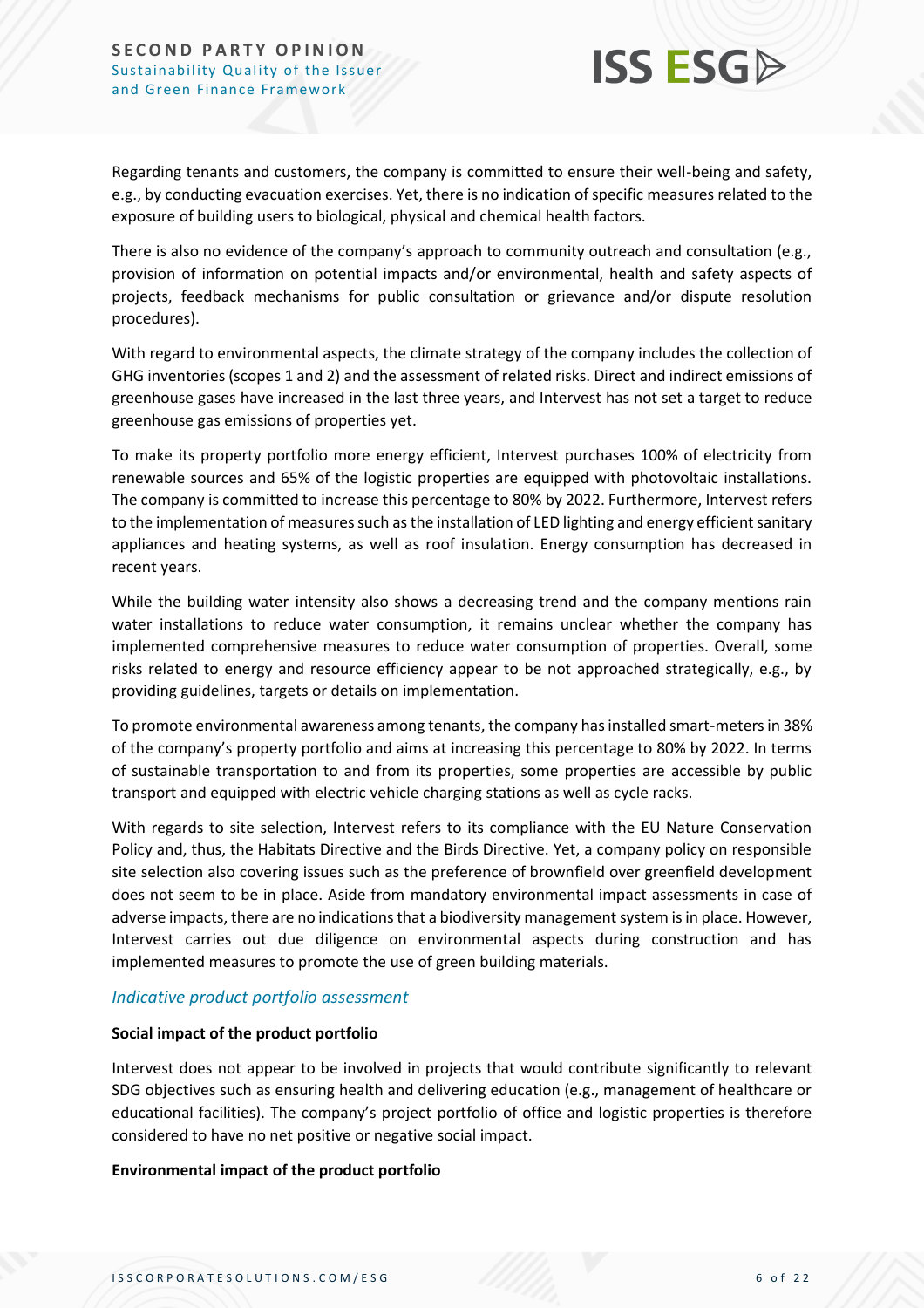

As at 2021, Intervest has obtained the comprehensive green building standard BREEAM "Very Good" certification for 25% of its portfolio (by number of properties), which accounts for approximately 24% of the company's portfolio by floor area. The company's assets have therefore a significant positive environmental impact. Furthermore, the company has set the target to increase this percentage to 30% by 2022.

#### Controversy risk assessment

#### **Company screening**

The analyst in charge of producing this report conducted a high-level controversy assessment based on publicly available information exclusively. There is no indication of Intervest being involved in any of the below-mentioned controversies.

#### **Industry risks**

Based on a review of controversies in the period of 1 January 2019 – 02 November 2021, the greatest risk reported against companies operating in Real Estate industry relate to activities of labour rights and business malpractice. The top issues that have been reported against companies within the industry are as follows: failure to respect the right to just and favourable conditions of work, alleged failure to pay fair share of taxes, failure to respect consumer health and safety and failure to conduct human rights due diligence. In a lower scale, those are followed by the alleged failure to assess environmental impacts and failure to prevent money laundering.

#### <span id="page-6-0"></span>B. CONSISTENCY OF GREEN FINANCING INSTRUMENTS WITH INTERVEST'S SUSTAINABILITY STRATEGY

#### *Key sustainability objectives and priorities defined by the issuer*

Intervest's ESG Strategy is built around 4 focus areas:

- 1. Future-proof buildings
- 2. Energy transition
- 3. Health & Well-being
- 4. Transparency

Intervest focus on the energy efficiency of their assets in line with their strategy and sustainability commitments, for which has determined specific Environmental Targets to be reached by 2022:

- 30% of real estate portfolio BREEAM "Very good" score (25% by December 2021)
- 100% of electricity from sustainable sources (100% by December 2021)
- 80% of real estate portfolio equipped with smart meters (56% by December 2021)
- 80% of logistics real estate equipped with photovoltaic installations (62% by December 2021)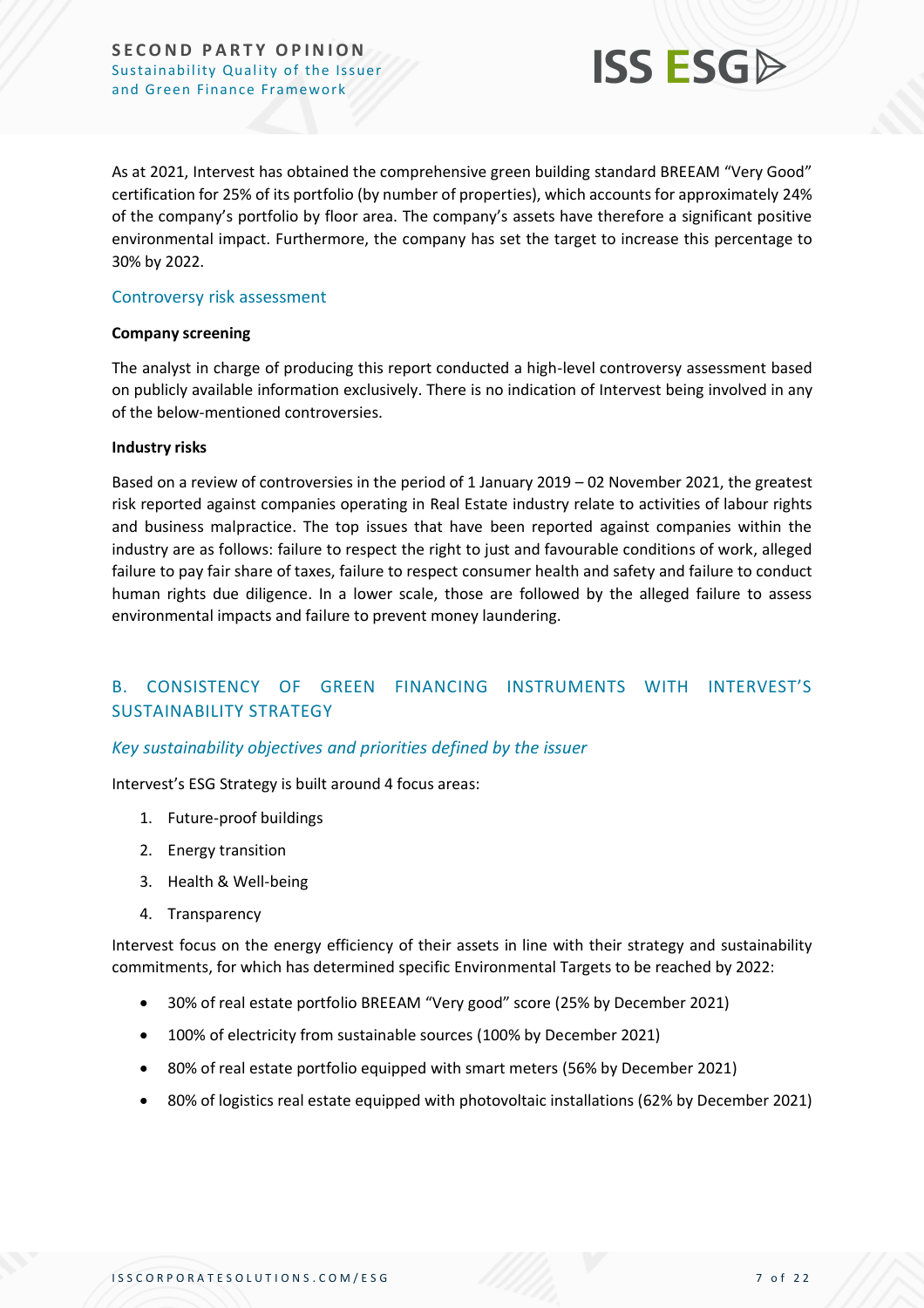

#### *Rationale for issuance*

The Green Finance Framework aims to support Intervest's strategy and the transition to a low carbon economy. By issuing Green Finance Instruments in the Real Estate industry, Intervest intends to make a significant contribution to mitigate climate change and its impact. These instruments are to be applied in the financing or refinancing of projects that aim an environmental benefit, through energy efficiency of such buildings and alignment with international green building certification systems.

#### *Contribution of Use of Proceeds categories to sustainability objectives and priorities*

ISS ESG mapped the Use of Proceeds categories financed under this Green Financing Instruments with the sustainability objectives defined by the issuer, and with the key ESG industry challenges as defined in the ISS ESG Corporate Rating methodology for the Real Estate sector. Key ESG industry challenges are key issues that are highly relevant for a respective industry to tackle when it comes to sustainability, e.g. climate change and energy efficiency in the buildings sector. From this mapping, ISS ESG derived a level of contribution to the strategy of each Use of Proceeds categories.

| USE OF PROCEEDS        | <b>SUSTAINABILITY OBJECTIVES</b> | <b>KEY ESG INDUSTRY</b> | <b>CONTRIBUTION</b>                     |
|------------------------|----------------------------------|-------------------------|-----------------------------------------|
| <b>CATEGORY</b>        | <b>FOR THE ISSUER</b>            | <b>CHALLENGES</b>       |                                         |
| <b>Green Buildings</b> |                                  |                         | Contribution to a<br>material objective |

**Opinion:** *ISS ESG finds that the Use of Proceeds financed through this bond are consistent with the issuer's sustainability strategy and material ESG topics for the issuer's industry. The rationale for issuing Green Bonds is clearly described by the issuer.*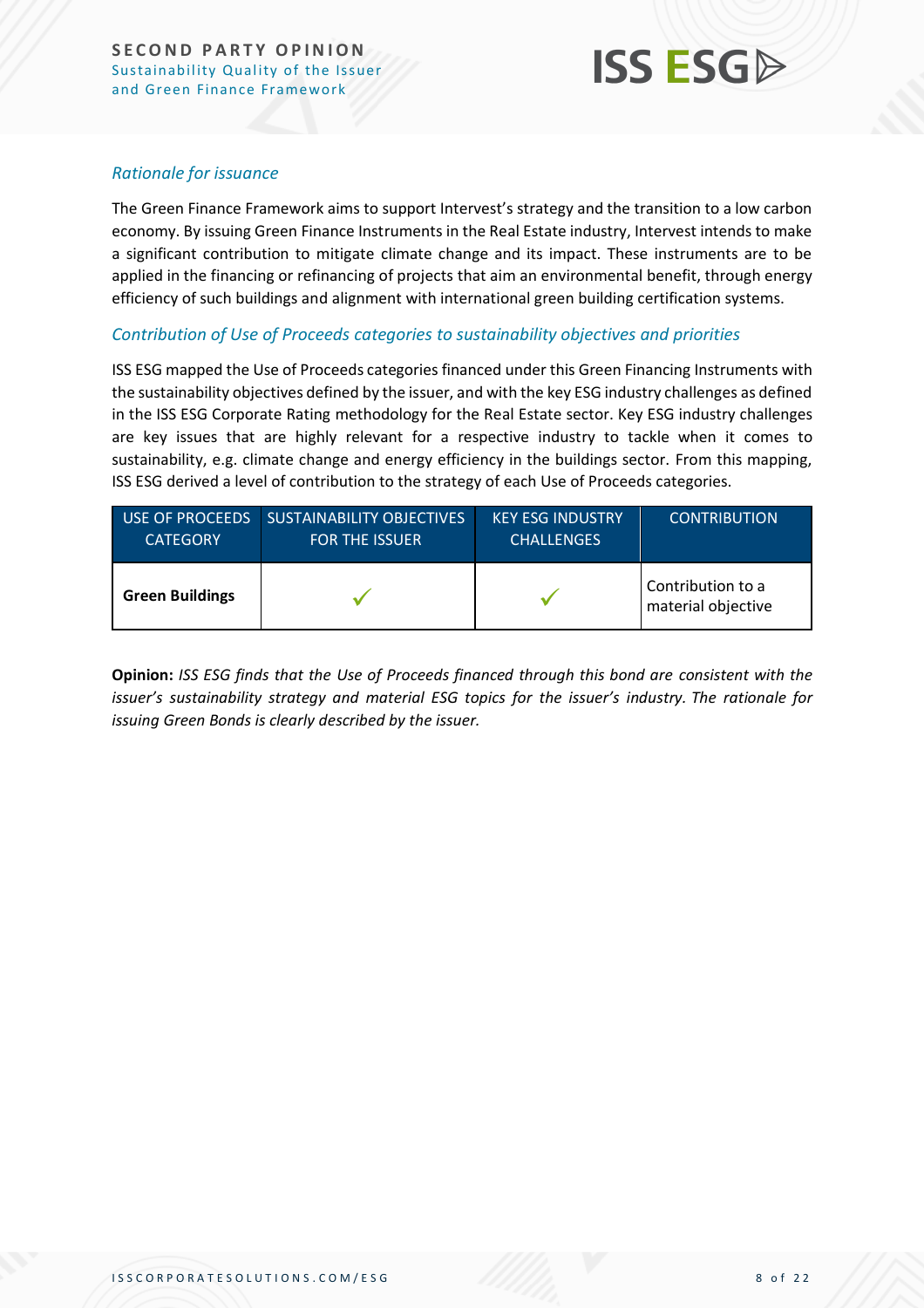## **ISS ESG**

### <span id="page-8-0"></span>**PART II: ALIGNMENT WITH ICMA'S GREEN BOND PRINCIPLES AND LMA'S GREEN LOAN PRINCIPLES**

#### **1. Use of Proceeds**

#### **FROM ISSUER'S FRAMEWORK**

The proceeds of the Framework Green Finance Instruments will be used to finance and/or refinance, in whole or in part, new or existing green projects ("Eligible Green Projects") from any of the Eligible Green Project Categories as defined below, together forming the "Eligible Green Project Portfolio".

The Eligible Green Project Portfolio may consist of capex or asset values. Capital expenditures qualify for refinancing with a maximum three-year look-back period. Asset values qualify for refinancing without a specific look-back period.

| <b>ICMA GBP/GLP</b><br><b>CATEGORY</b> | <b>Eligibility Criteria</b>                                                                                                                                                               |  |  |  |  |
|----------------------------------------|-------------------------------------------------------------------------------------------------------------------------------------------------------------------------------------------|--|--|--|--|
| <b>Green Buildings</b>                 | Buildings built after 31 December 2020 with energy performance lower of at least 10%<br>٠<br>than the local threshold set for nearly zero-building (NZEB) requirements                    |  |  |  |  |
|                                        | Buildings built before 31 December 2020 either with an EPC label $\geq$ "A"<br>$\overline{\phantom{a}}$                                                                                   |  |  |  |  |
|                                        | Buildings built before 31 December 2020 within the top 15% of the national or regional<br>$\overline{\phantom{a}}$<br>building stock expressed as operational Primary Energy Demand (PED) |  |  |  |  |
|                                        | Buildings that have achieved or are in process of achieving an environmental<br>$\overline{\phantom{a}}$<br>certification such as:                                                        |  |  |  |  |
|                                        | BREEAM certification "Very good" and/or above                                                                                                                                             |  |  |  |  |
|                                        | LEED certification "Gold" and/or above                                                                                                                                                    |  |  |  |  |
|                                        | DGNB certification "Gold" and/or above                                                                                                                                                    |  |  |  |  |
|                                        | Similar certifications as the above                                                                                                                                                       |  |  |  |  |
|                                        | Buildings that underwent a renovation that complies with the applicable local<br>$\overline{\phantom{a}}$<br>requirements for major renovations                                           |  |  |  |  |
|                                        | Buildings that underwent a renovation that has led to a reduction of primary energy<br>$\overline{\phantom{a}}$<br>demand (PED) of at least 30%                                           |  |  |  |  |

*Opinion: ISS ESG considers the Use of Proceeds description provided by Intervest's Green Finance Framework as aligned with the ICMA's Green Bond Principles and LMA's Green Loan Principles. In addition, the issuer has defined a look-back period for capex expenditures, in line with best market practice.*

#### **2. Process for Project Evaluation and Selection**

#### **FROM ISSUER'S FRAMEWORK**

A cross-functional Green Finance Committee ("GFC") has been established by Intervest. This team brings together the expertise from various business activities – property management and project (re)development. The GFC is supported by the Management Board ("Directieraad") and reports to the Board of Directors ("Raad van Toezicht"). The GFC is composed of the Chief Investment Officer;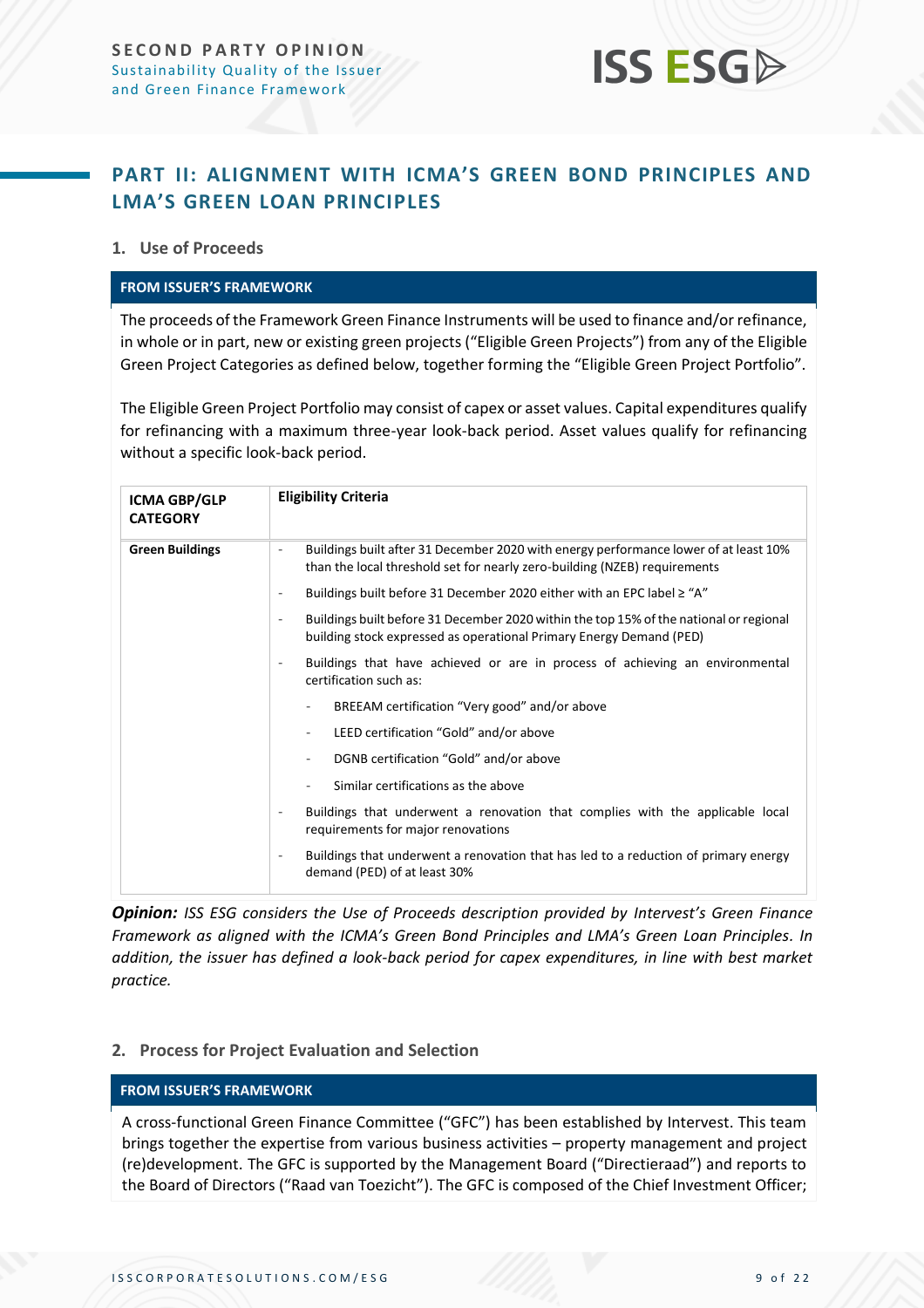

the technical director; the asset managers, finance director, Investor Relations and the Chief Financial Officer. The committee will meet at least on an annual basis.

This Green Finance Committee is responsible for:

- Reviewing the content of the Framework and updating it to reflect changes in corporate strategy, technology, market, or regulatory developments on a best effort basis
- Updating non-Intervest related documents such as Second Party Opinion (SPO) and related documents from external consultants and accountants
- Evaluating and defining the Eligible Green Project Portfolio in line with the Eligibility Criteria defined within the Framework, validating the purpose of the financing and the environmental objectives they contribute to. Excluding projects that no longer comply with the Eligibility Criteria or have been disposed of
- Overseeing the allocation of the proceeds from Green Finance Instruments to the Eligible Green Projects and the evolution over time, to ensure that the amount of green projects equals or exceeds the amount of Green Finance Instruments
- Overseeing, approving and publishing the allocation and impact reporting, including external assurance statements. Intervest may rely on external consultants and their data sources, in addition to its own assessment
- Aligning the Framework with applicable requirements from sustainable finance regulations and best market practices , on a best effort basis and as far as required. It is Intervest's intension to perform a physical risk assessment, mapping the real estate portfolio against physical climate change related risks in the short to medium term
- Monitoring internal processes to identify mitigants to known material risks of negative social and/or environmental impacts associated with the Eligible Green Project Portfolio. Such mitigants may include clear and relevant trade-off analysis undertaken and monitoring required where the issuer assesses the potential risks to be meaningful
- Ensuring that the environmental and social risks potentially associated with the Eligible Green Project Portfolio are properly mitigated via the due-diligence processes conducted by Intervest, and comply with official national and international environmental and social standards, local laws and regulations, on a best effort basis. These laws are monitored and enforced by the local authorities, amongst others as part of obtaining the necessary permits for new projects. See below ESG policy section
- Liaising with relevant business finance segments and other stakeholders on the above

The ESG Policy<sup>2</sup> has been developed as an overarching document to guide achievement of Intervest's vision through implementation of sustainable real asset management and relates to topics implemented at Intervest such as in particular Risk Management; Corporate Governance Charter and Code of Conduct which mitigate any environmental/social risks potentially associated with Eligible Green Projects.

A well-embedded (supplier) code of conduct ensures that possible conflicts are identified, dilemmas can be openly discussed, and misconduct can be reported (via an explicit Procedure for Reporting Irregularities (PRI)). It also provides grounds to walk away from an attractive deal because of e.g., ethical issues. This reduces the level of risk of misconduct in Intervest's entire business operations and ensures that the way business is conducted is in line with best practice ethical standards.

<sup>2</sup> Risk management and charters to be foun[d here](https://www.intervest.be/en/risk-management-and-charters)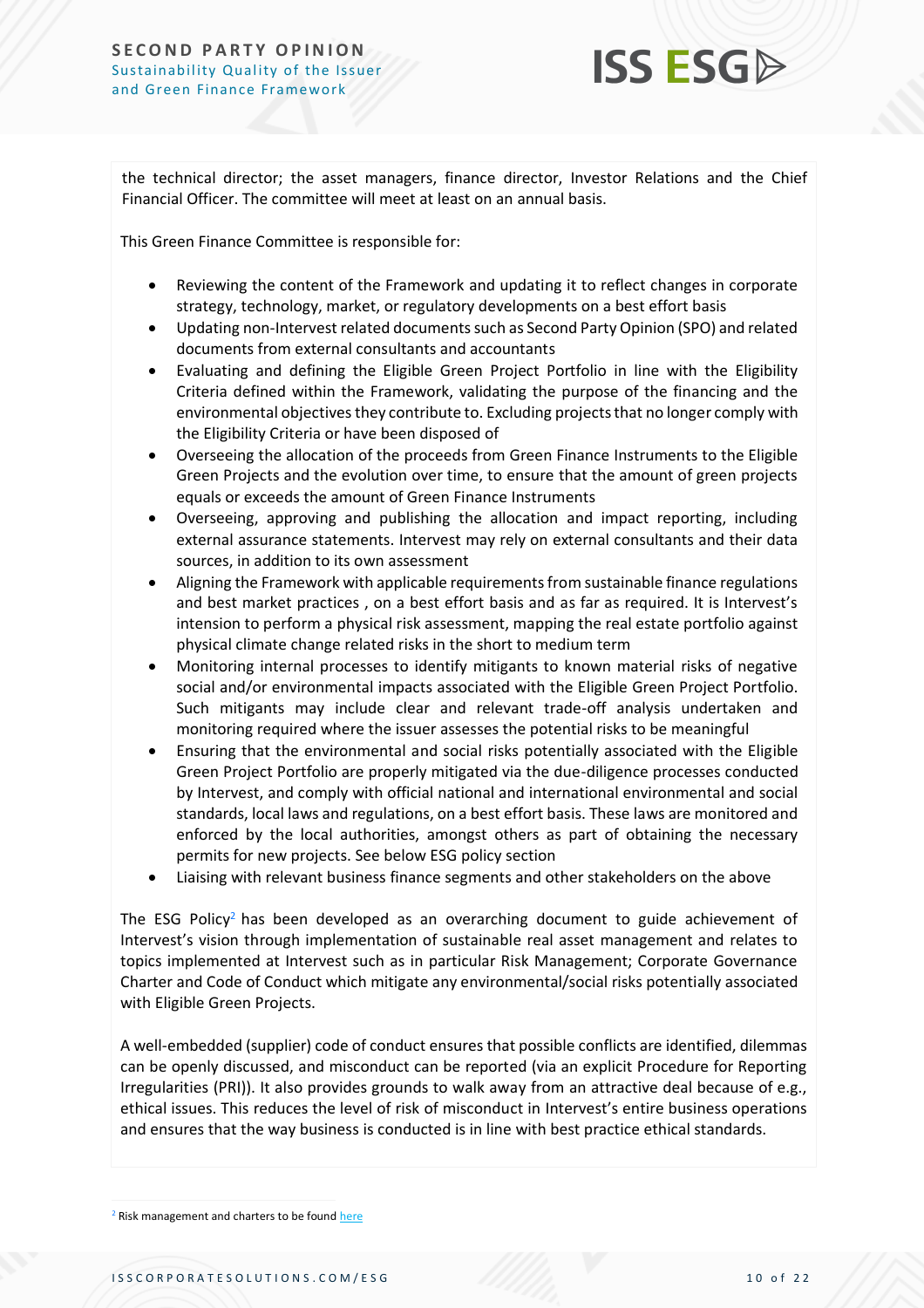

Intervest considers a variety of ESG factors as part of sustainable real asset management. Examples of factors that may be relevant for assets and certain key counterparties in such activities include the following, as appropriate:

- International standards and frameworks (e.g., TCFD, PRI, ILO, ISO, UN Global Compact, OECD, Universal Declaration on Human Rights)
- Regulatory frameworks and compliance (e.g., EU SFDR, anti-bribery and corruption laws)
- Certifications and benchmarks (e.g., BREEAM, LEED, ISO 14001, CEEQUAL, NABERS, WELL, GRESB, PRI)
- Human and labour rights
- Health and safety, including structural integrity, contamination and natural hazards (e.g., earthquakes)
- Location and asset accessibility, well-being, environmental quality and amenities
- Transitional climate change-related risks (e.g., energy consumption/intensity, Scope 1, 2 and 3 GHG emissions, available energy sources, smart technology readiness)
- Physical climate change-related risks (flooding, sea level rise, extreme wind, water, heat stress and wildfires)
- Resilience features and opportunities (e.g., renewable energy purchase/production, sustainable urban drainage systems)
- Environmental performance energy and water use, waste management, air, water and land pollution prevention
- Sustainable procurement and circularity
- Exposure to controversial or illegal activities, or international sanctions, and
- Biodiversity and natural amenities

*Opinion: ISS ESG considers the Process for Project Evaluation and Selection description provided by Intervest's Green Finance Framework as aligned with the ICMA's Green Bond Principles and LMA's Green Loan Principles. The issuer commits to be transparent in case of controversies or potential identifications of ESG risks. In addition, it clearly defines responsibilities, involving various stakeholders in this process, for project evaluation and selection, in line with best market practices.*

#### **3. Management of Proceeds**

**FROM ISSUER'S FRAMEWORK**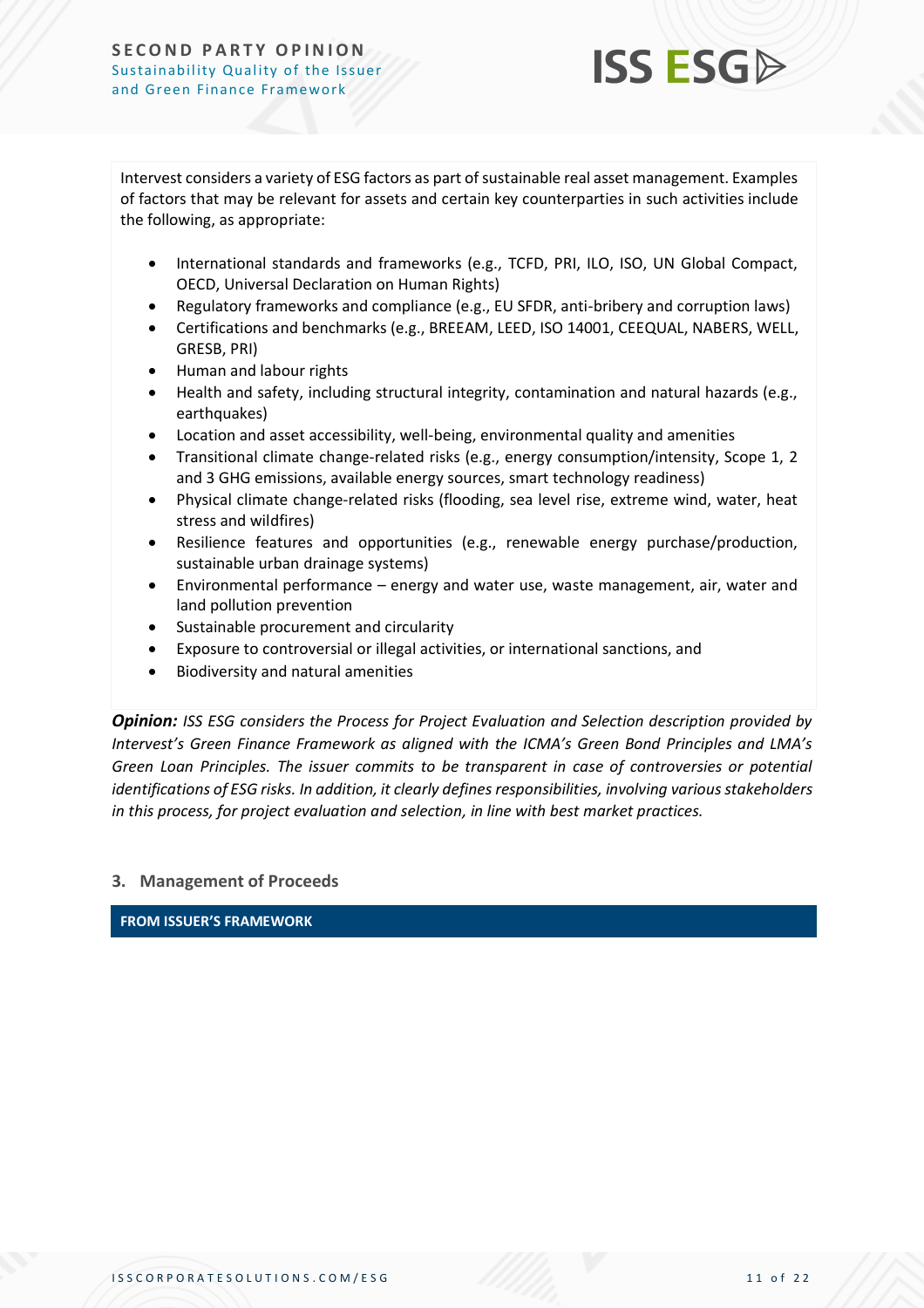

The net proceeds of the Green Finance Instruments issued under this Framework will be managed by the Green Finance Committee in a portfolio approach.

Intervest intends to allocate the proceeds from the Green Finance Instruments to an Eligible Green Project Portfolio that meets the Use of Proceeds eligibility criteria and in accordance with the Evaluation and Selection process presented above.

Intervest will strive, over time, to achieve a level of allocation out of the Eligible Green Project Portfolio which matches or exceeds the balance of proceeds from its outstanding Green Finance Instruments. Additional projects will be allocation out of the Eligible Green Project Portfolio to the extent required.

All relevant information regarding the issuance of Green Finance Instruments and the Eligible Green Projects (re)financed will be monitored and maintained in our internal accounting systems.

Intervest intends, to the best of its abilities, to fully allocate the proceeds within 12 months after the issuance date of each Green Finance Instrument.

Pending the allocation or reallocation, as the case may be, of the net proceeds, Intervest will invest the balance of the net proceeds, as per Intervest's cash management policy. Intervest will not knowingly allocate proceeds from any issuance of a Green Finance Instrument to the following:

- Weapon manufacturers;
- Tobacco companies;
- Palm oil producers;
- Companies that relate to the exploration, production or transportation of fossil fuels (e.g., coal, oil and gas);
- Speculative food commodity derivatives; or
- Any other activity that Intervest determines is ineligible for allocation of proceeds at the time of allocation"

*Opinion: ISS ESG finds that Management of Proceeds proposed by Intervest's Green Finance Framework is aligned with the ICMA's Green Bond Principles and LMA's Green Loan Principles. In addition, the issuer defined a period of 12 months for the full allocation of the proceeds, in line with best market practice.*

#### **4. Reporting**

#### **FROM ISSUER'S FRAMEWORK**

For all issuances under this Framework, Intervest intends to produce an allocation report (the "Allocation Report") as well as an impact report (the "Impact Report") annually until full allocation of the Green Finance Instrument proceeds.

Intervest will make and keep readily available annual reporting on the allocation and impact of the portfolio of Eligible Green Projects after a year from the issuance of the Green Finance Instruments,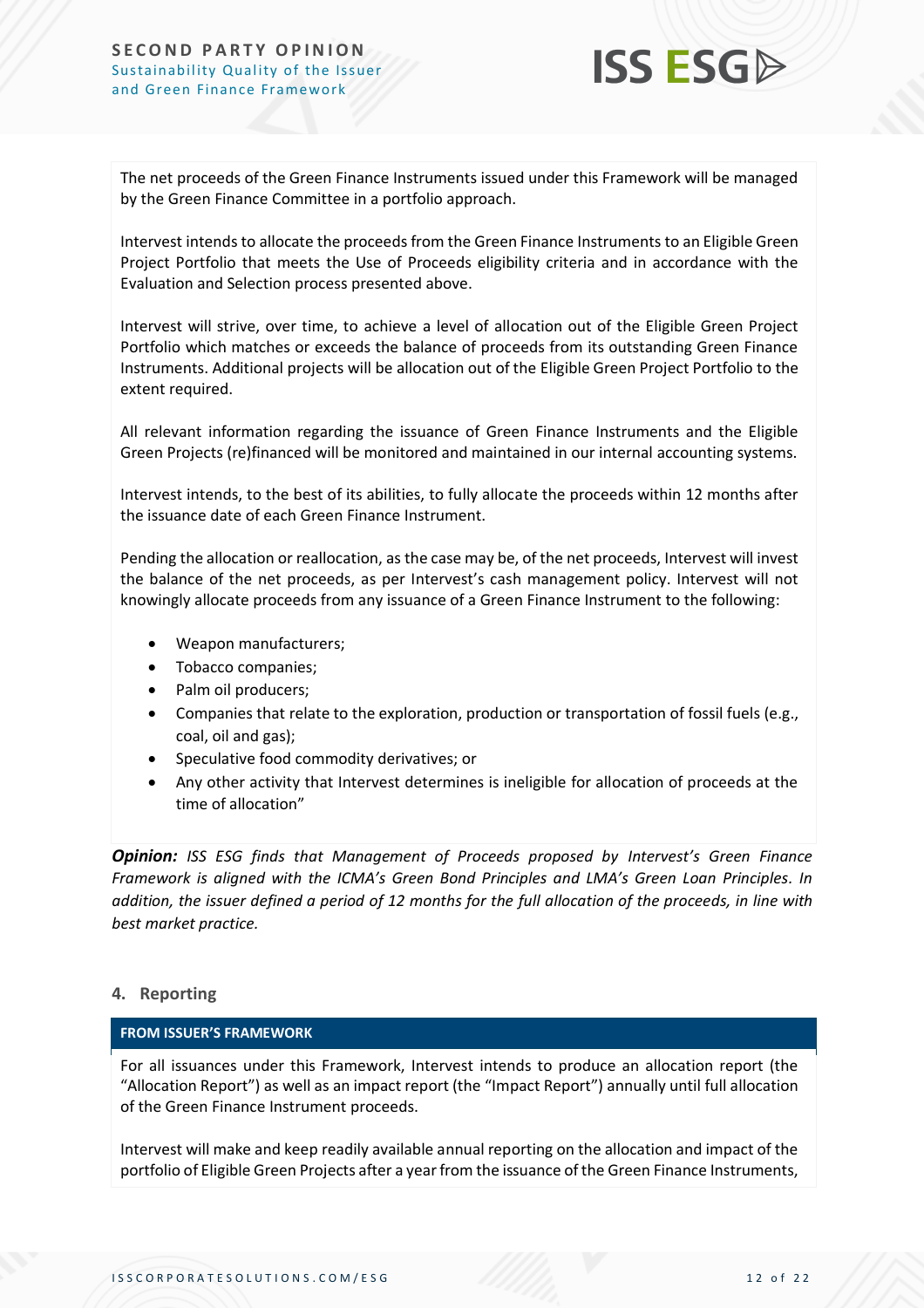

to be renewed annually until full allocation or in case of material change. This report will be publicly available on the the Intervest website<sup>3</sup> or made available on demand<sup>4</sup>.

Intervest intends to report on an aggregated basis for all the Green Finance Instruments outstanding.

#### **Allocation Report**

The allocation report will provide indicators such as:

- The total amount of Intervest Green Finance Instruments outstanding
- The amount of proceeds allocated to Eligible Green Project Categories
- The balance of unallocated proceeds
- The amount or the percentage of new and refinancing
- The geographical distribution of the projects

#### **Impact Report**

The Impact report may provide information on the environmental outcomes of the Eligible Green Projects. The Green Finance Impact Report may include the following umbrella indicators:

| <b>GBP/GLP Category</b> | Potential Impact Indicators <sup>5</sup>                                                                                                                                                                                                                                                                                                                                                                   |  |
|-------------------------|------------------------------------------------------------------------------------------------------------------------------------------------------------------------------------------------------------------------------------------------------------------------------------------------------------------------------------------------------------------------------------------------------------|--|
| <b>Green Buildings</b>  | Like-for-like annual tracking of carbon intensity performance of<br>٠<br>Eligible Green Projects in the portfolio ( $tCO_2e/m2$ , $tCO_2e/EUR$ ) by<br>project type<br>Estimated avoided/reduced carbon emissions (in CO2 equivalent)<br>٠<br>Estimated annual energy consumption (in KWh)<br>٠<br>Overview of EPC labels and certificates for eligible buildings (in case<br>٠<br>available and relevant) |  |

Intervest intends to align its impact reporting with the Handbook for 'Harmonized Framework for Impact Reporting', June 2021 version<sup>6</sup>.

*Opinion: ISS ESG finds that the reporting proposed by Intervest's Green Finance Framework is aligned with the ICMA's Green Bond Principles and LMA's Green Loan Principles. The issuer is transparent on the information reported, level, scope, frequency, and duration of impact reporting, in line with best market practices.*

#### **External review**

#### **FROM ISSUER'S FRAMEWORK**

<sup>6</sup> To be foun[d here](https://www.icmagroup.org/sustainable-finance/impact-reporting/)

<sup>3</sup> To [be found here](https://www.intervest.be/en/sustainability-0)

<sup>4</sup> Where such public reporting is in contravention with relevant local legislation such as US Investment Advisers Act 1940, Rule 206(4)(1).

<sup>5</sup> For further information, please see Intervest' Sustainability Report for EPRA environmental indicators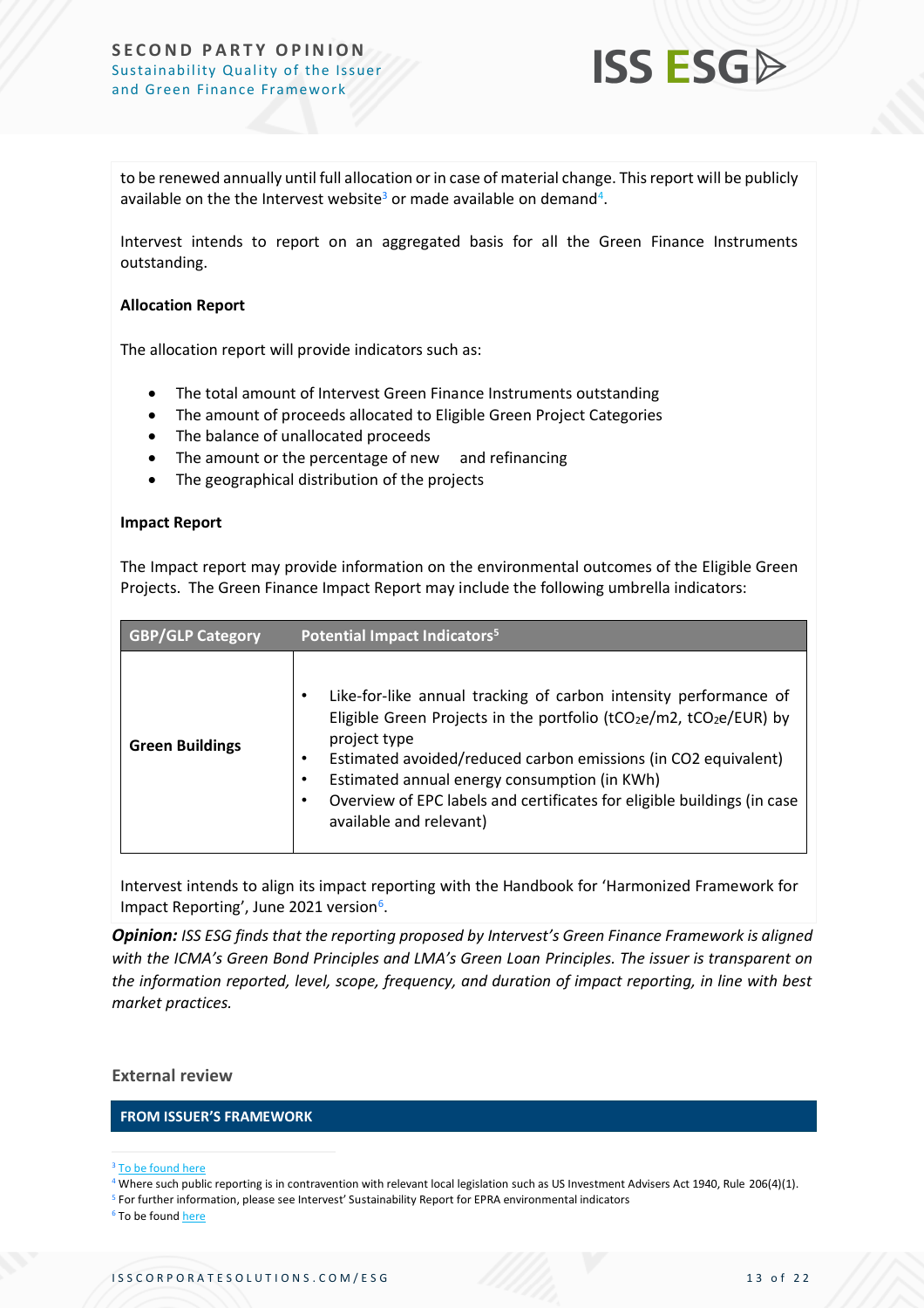

#### **Second Party Opinion (pre-issuance)**

Intervest has engaged ISS ESG to provide a Second Party Opinion on its Green Finance Framework. The SPO provider ISS ESG reviewed the alignment of the Framework with ICMA's 2021 Green Bond Principles and LMA's 2021 Green Loan Principles. The Second Party Opinion and the Green Finance Framework will be publicly available on Intervest website.

#### **Annual Limited Assurance on the Allocation Report**

Intervest will request on an annual basis, starting one year after issuance until full allocation, a limited assurance report of the allocation of the Green Finance instrument's proceeds to Eligible Green Projects, provided by an external auditor. Such limited assurance report will also be posted on our website.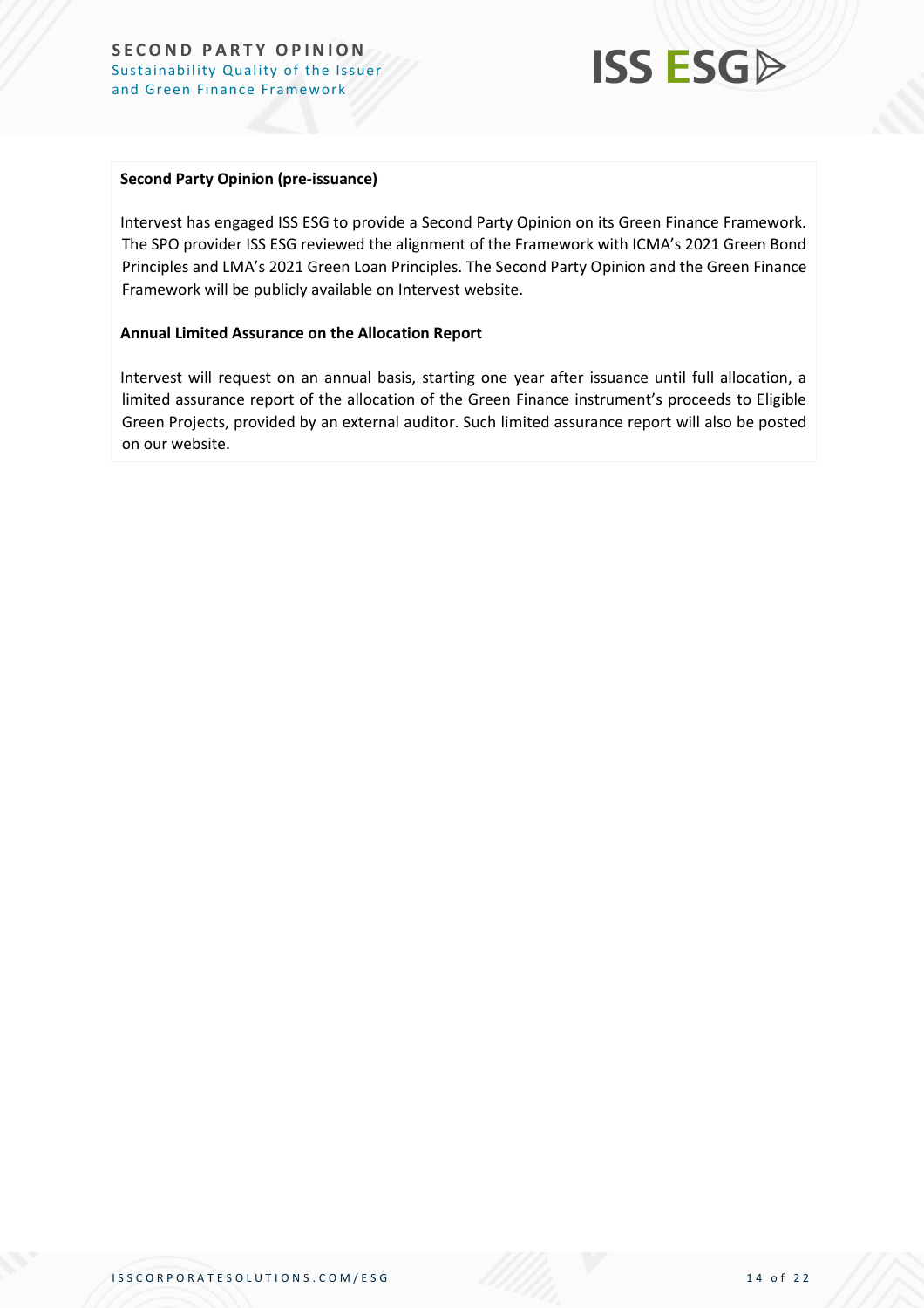### <span id="page-14-0"></span>**PART III: SUSTAINABILITY QUALITY OF THE ISSUANCE**

#### <span id="page-14-1"></span>A. CONTRIBUTION OF THE GREEN FINANCING INSTRUMENTS TO THE UN SDGs

Based on the assessment of the sustainability quality of the Green Financing Instruments Selection Criteria and using a proprietary methodology, ISS ESG assessed the contribution of the Intervest's Green Financing Instruments to the Sustainable Development Goals defined by the United Nations (UN SDGs).

This assessment is displayed on 5-point scale (see Annex 2 for methodology):

| <b>Significant</b> | Limited            | <b>No</b>         | Limited        | <b>Significant</b> |
|--------------------|--------------------|-------------------|----------------|--------------------|
| <b>Obstruction</b> | <b>Obstruction</b> | <b>Net Impact</b> | ا Contribution | Contribution'      |

Each of the Green Financing Instruments's Use of Proceeds categories has been assessed for its contribution to, or obstruction of, the SDGs:

| <b>USE OF PROCEEDS</b>                                                                                                                                                                                                                                                                                                                                                                                                                                                                                                     | <b>CONTRIBUTION</b><br><b>OR OBSTRUCTION</b> | <b>SUSTAINABLE DEVELOPMENT GOALS</b> |  |
|----------------------------------------------------------------------------------------------------------------------------------------------------------------------------------------------------------------------------------------------------------------------------------------------------------------------------------------------------------------------------------------------------------------------------------------------------------------------------------------------------------------------------|----------------------------------------------|--------------------------------------|--|
| <b>Green Buildings</b><br><b>Buildings</b><br>built<br>after<br>31<br>$\bullet$<br>December 2020 with energy<br>performance lower of at least<br>10% than the local threshold<br>set for nearly zero-building<br>(NZEB) requirements.<br><b>Buildings</b><br>built before<br>31<br>December 2020 within the top<br>15% of the national or regional<br>building stock expressed as<br>operational Primary Energy<br>Demand (PED).<br><b>Buildings</b><br>built before<br>31<br>December 2020 with an EPC<br>label $\ge$ "A" | <b>Limited</b><br>Contribution <sup>7</sup>  | SUSTAINABLE CITIES                   |  |
| <b>Green Buildings</b><br>Buildings that have achieved or are in<br>process of achieving an environmental<br>certification such as:<br><b>BREEAM certification "Very</b><br>$\bullet$<br>good" and/or above<br>LEED certification "Gold" and/or<br>above<br>DGNB certification "Gold"<br>and/or above<br>Similar certifications as the<br>above                                                                                                                                                                            | <b>Significant</b><br>contribution           | <b>1</b> SUSTAINABLE CITIES          |  |

<sup>7</sup> This project category is assessed as having a significant contribution to SDG 11, beyond the SDGA proprietary methodology.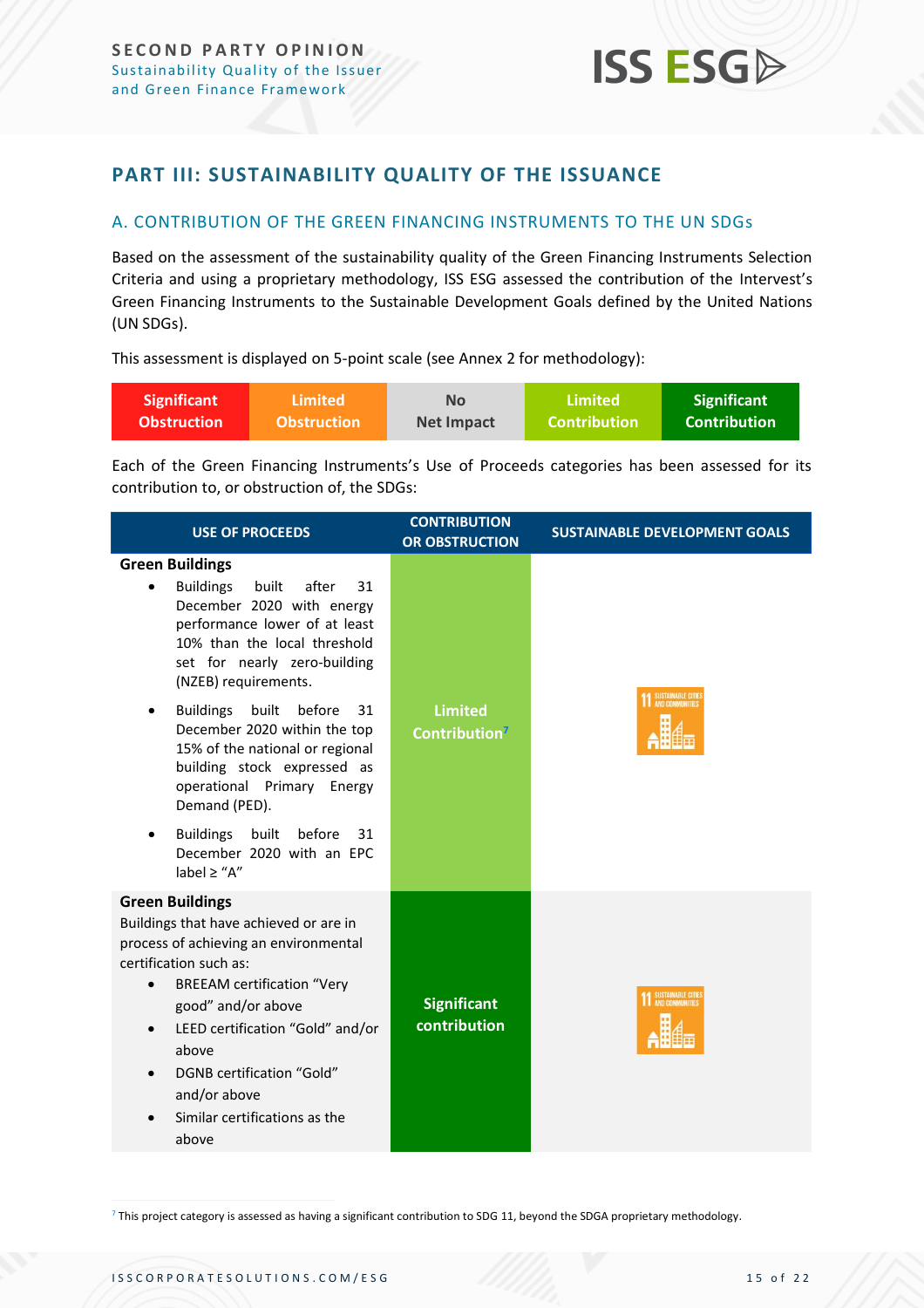## **ISS ESGA**

#### **Green Buildings**

- Buildings that underwent a renovation that has led to a reduction of primary energy demand (PED) of at least 30%
- Buildings that underwent a renovation that complies with the applicable local requirements for major renovations

**Significant Contribution<sup>8</sup>**

**Limited Contribution**





<sup>8</sup> This assessment differs from the ISS ESG SDG Solutions Assessment (SDGA) proprietary methodology designed to assess the impact of an Issuer's product and service portfolio on the SDGs. For the projects to be financed under Use of Proceeds categories that are based on with the Technical Screening Criteria defined by the EU Taxonomy Technical Annex, a significant contribution to climate change mitigation is attested. Assets compliance with EU taxonomy is not evaluated under the SPO.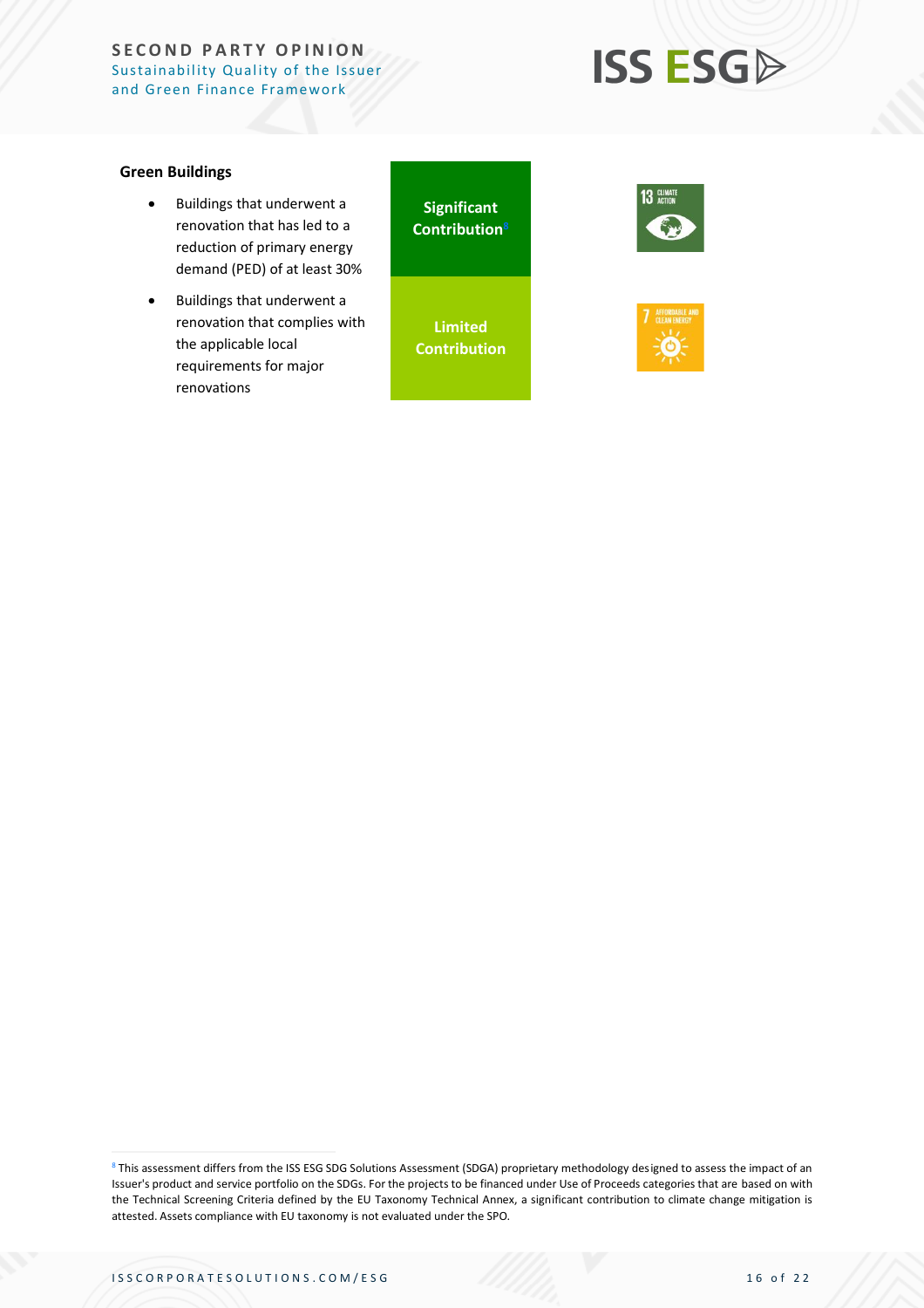

#### <span id="page-16-0"></span>B. MANAGEMENT OF ENVIRONMENTAL AND SOCIAL RISKS ASSOCIATED WITH THE SELECTION CRITERIA

#### **Green Buildings**

The table below presents the findings of an ISS ESG assessment of the Selection Criteria against ISS ESG KPIs.

#### **A S S E S S M E N T A G A I N S T I S S E S G K P I**

#### **Energy Efficiency**

✓

Intervest's eligibility criteria ensure that all assets will meet good energy efficiency standards.

#### **Site selection**

- ✓ All financed (and future) assets are located in the Netherlands and Belgium. Consequently, potential impact on biodiversity from the financing under this framework has been mitigated and reduced as it aligns to the European Union standard in terms of performing Environmental Impact Assessments (evaluation and acquisition of land rights, site permitting, and engagement with stakeholders).
- $\circ$ BREEAM certified buildings will be required to be located within 1 km from one or more modalities of public transport. However, the issuer does not have policies to ensure this type of site selection for all projects.

#### **Construction standards**

- ✓ All financed (and future) assets are located in the Netherlands and Belgium, where high labour and health and safety standards are in place (e.g., ILO core conventions).
- $\Omega$ The issuer does not have comprehensive policy or measures in place regarding sustainable procurement of building material. However, for assets that are BREEAM certified, sustainable procurement is ensured.

#### **Water use minimization in buildings**

Limited information is available to what extent water use minimization is strategically addressed by the issuer. However, in practice some measures are taken, such as legionella bacteria checks in multi-tenant buildings, underground water buffers, rainwater collection, and leak detection solutions.

#### **Safety of building users**

 $\circ$ 

✓

The issuer follows local legislation in the Netherlands and Belgium to ensure e.g., fire safety, accessibility of buildings and an energy efficient and clean indoor climate (such as ventilation).

#### **Sustainability labels**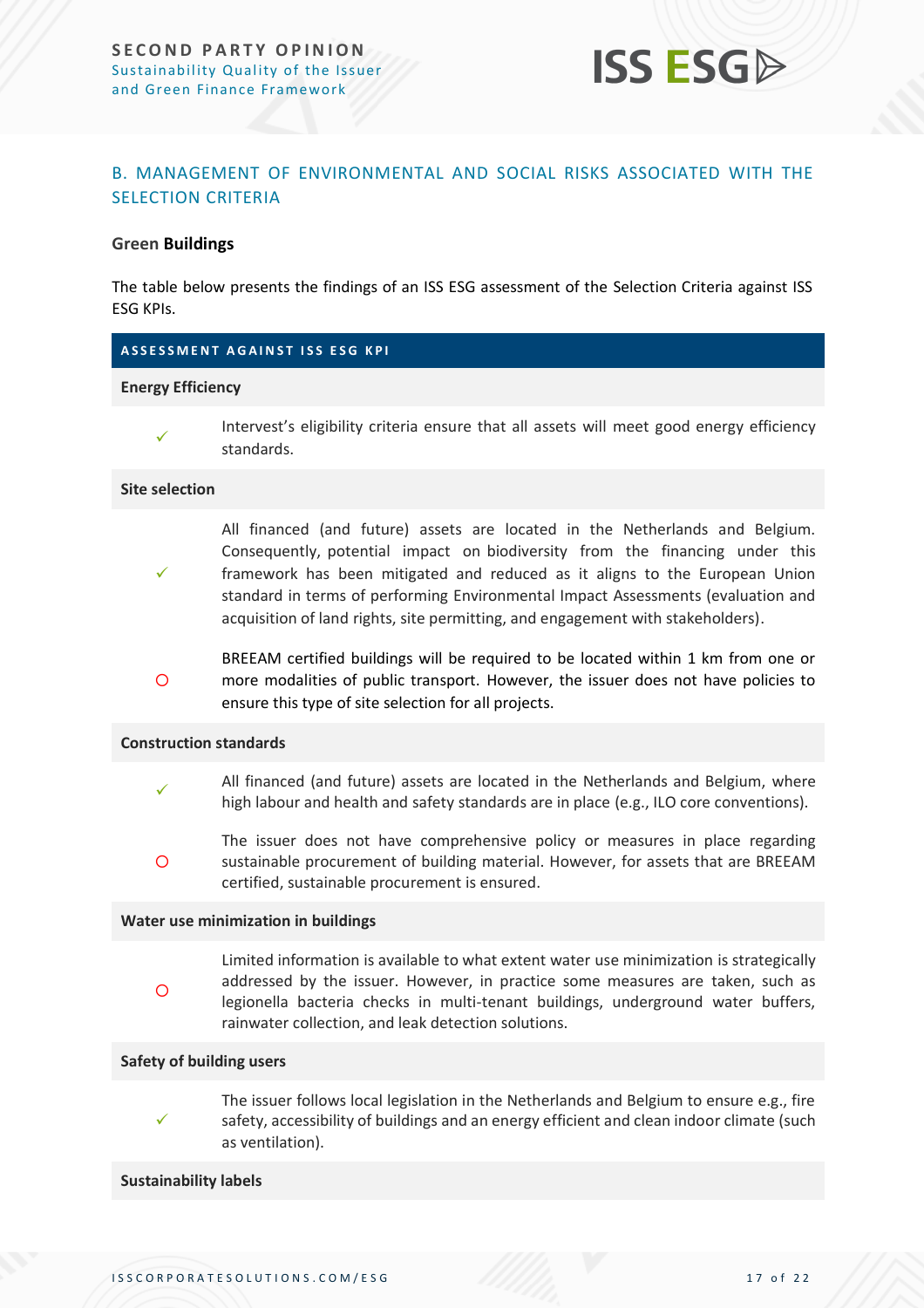

 $\circ$ 

The issuer refers to BREEAM, LEED, DGNB or similar certifications for building's sustainability performance control. However, the issuer has no planning to certify all their buildings with these certifications.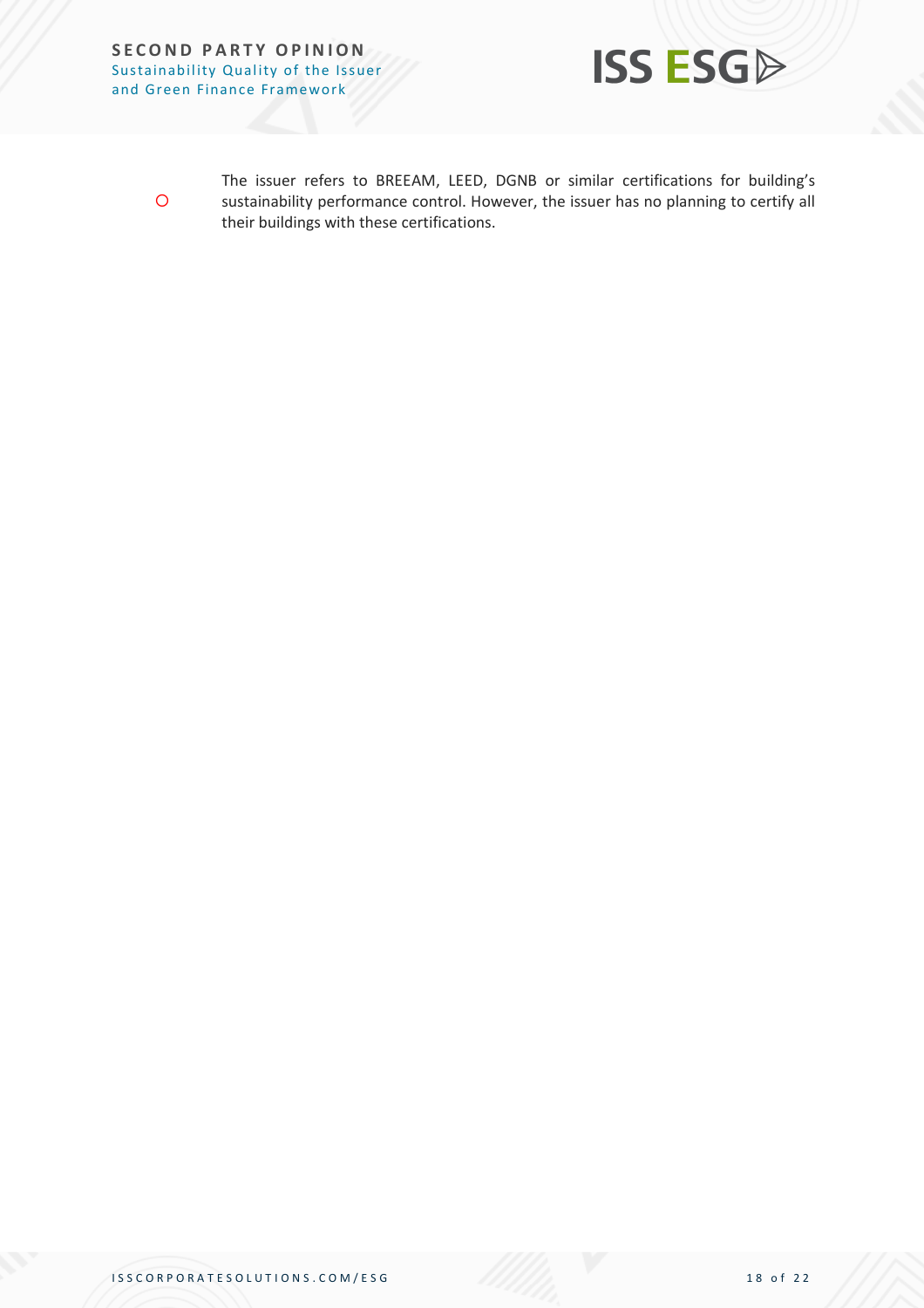## **ISS ESG**

#### DISCLAIMER

- 1. Validity of the SPO: As long as there is no material change to the Green Finance Framework.
- 2. ISS ESG uses a scientifically based rating concept to analyse and evaluate the environmental and social performance of companies and countries. In doing so, we adhere to the highest quality standards which are customary in responsibility research worldwide. In addition, we create a Second Party Opinion (SPO) on bonds based on data from the issuer.
- 3. We would, however, point out that we do not warrant that the information presented in this SPO is complete, accurate or up to date. Any liability on the part of ISS ESG in connection with the use of these SPO, the information provided in them and the use thereof shall be excluded. In particular, we point out that the verification of the compliance with the selection criteria is based solely on random samples and documents submitted by the issuer.
- 4. All statements of opinion and value judgements given by us do not in any way constitute purchase or investment recommendations. In particular, the SPO is no assessment of the economic profitability and credit worthiness of a bond but refers exclusively to the social and environmental criteria mentioned above.
- 5. We would point out that this SPO, certain images, text and graphics contained therein, and the layout and company logo of ISS ESG and ISS-ESG are the property of ISS and are protected under copyright and trademark law. Any use of such ISS property shall require the express prior written consent of ISS. Use shall be deemed to refer in particular to the copying or duplication of the SPO wholly or in part, the distribution of the SPO, either free of charge or against payment, or the exploitation of this SPO in any other conceivable manner.

The issuer that is the subject of this report may have purchased self-assessment tools and publications from ISS Corporate Solutions, Inc. ("ICS"), a wholly-owned subsidiary of ISS, or ICS may have provided advisory or analytical services to the issuer. No employee of ICS played a role in the preparation of this report. If you are an ISS institutional client, you may inquire about any issuer's use of products and services from ICS by emailing [disclosure@issgovernance.com.](mailto:disclosure@issgovernance.com)

This report has not been submitted to, nor received approval from, the United States Securities and Exchange Commission or any other regulatory body. While ISS exercised due care in compiling this report, it makes no warranty, express or implied, regarding the accuracy, completeness or usefulness of this information and assumes no liability with respect to the consequences of relying on this information for investment or other purposes. In particular, the research and scores provided are not intended to constitute an offer, solicitation or advice to buy or sell securities nor are they intended to solicit votes or proxies.

Deutsche Börse AG ("DB") owns an approximate 80% stake in ISS HoldCo Inc., the holding company which wholly owns ISS. The remainder of ISS HoldCo Inc. is held by a combination of Genstar Capital ("Genstar") and ISS management. ISS has formally adopted policies on non-interference and potential conflicts of interest related to DB, Genstar, and the board of directors of ISS HoldCo Inc. These policies are intended to establish appropriate standards and procedures to protect the integrity and independence of the research, recommendations, ratings and other analytical offerings produced by ISS and to safeguard the reputations of ISS and its owners. Further information regarding these policies are available at [https://www.issgovernance.com/compliance/due-diligence-materials.](https://www.issgovernance.com/compliance/due-diligence-materials)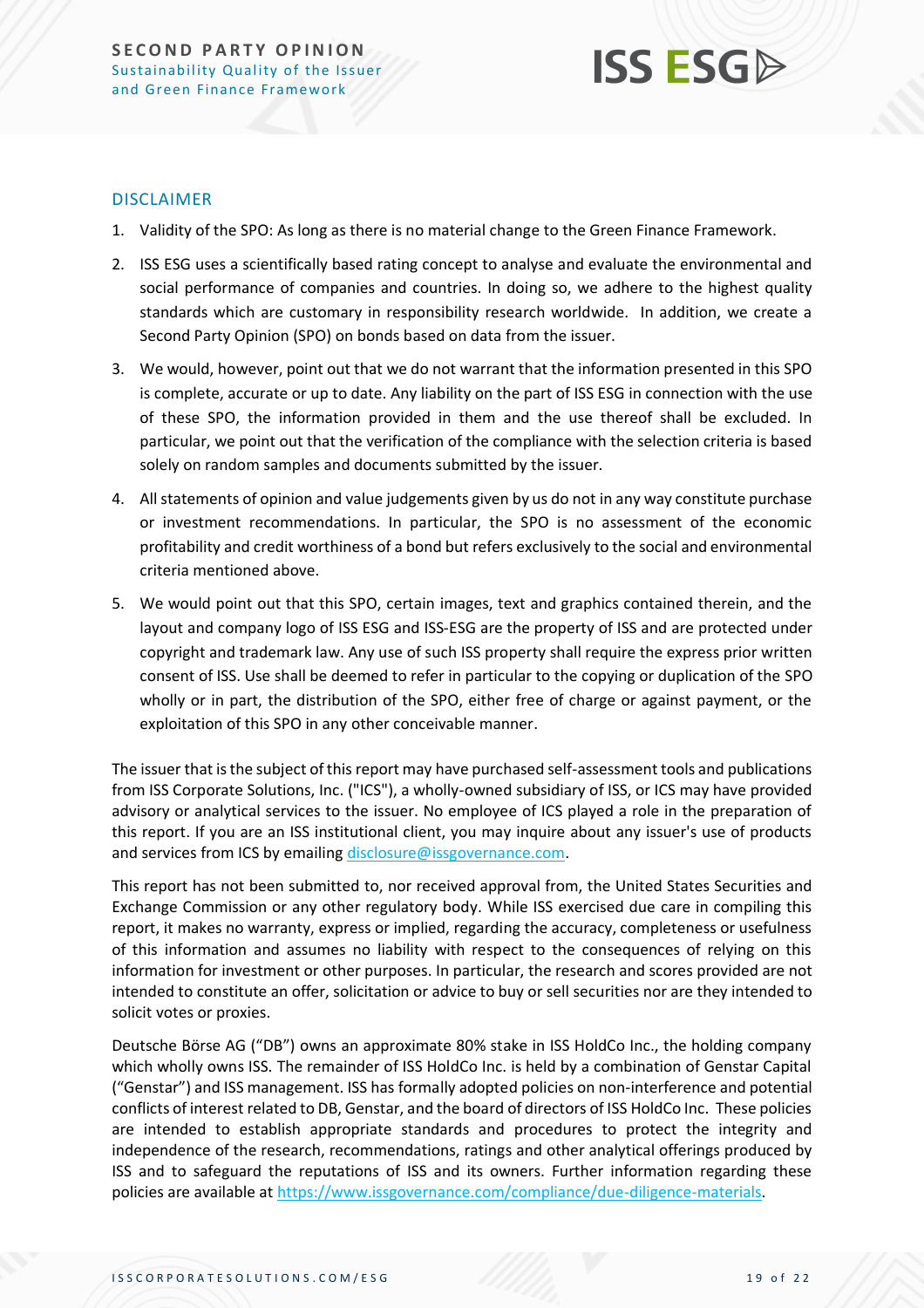

© 2022 | Institutional Shareholder Services and/or its affiliates

## <span id="page-19-0"></span>ANNEX 1: Methodology

#### ISS ESG GREEN KPIs

The ISS ESG Green Bond KPIs serve as a structure for evaluating the sustainability quality – i.e. the social and environmental added value – of the use of proceeds of Intervest's Green Financing Instruments.

It comprises firstly the definition of the use of proceeds category offering added social and/or environmental value, and secondly the specific sustainability criteria by means of which this added value and therefore the sustainability performance of the assets can be clearly identified and described.

The sustainability criteria are complemented by specific indicators, which enable quantitative measurement of the sustainability performance of the assets and which can also be used for reporting. If a majority of assets fulfill the requirement of an indicator, this indicator is then assessed positively. Those indicators may be tailor-made to capture the context-specific environmental and social risks.

#### Environmental and social risks assessment methodology

ISS ESG evaluates whether the assets included in the asset pool match the eligible project category and criteria listed in the Green Bond KPIs.

All percentages refer to the amount of assets within one category (e.g. wind power). Additionally, the assessment "no or limited information is available" either indicates that no information was made available to ISS ESG or that the information provided did not fulfil the requirements of the ISS ESG Green Bond KPIs.

The evaluation was carried out using information and documents provided to ISS ESG on a confidential basis by Intervest (e.g. Due Diligence Reports). Further, national legislation and standards, depending on the asset location, were drawn on to complement the information provided by the issuer.

#### Assessment of the contribution and association to the SDG

The 17 Sustainable Development Goals (SDGs) were endorsed in September 2015 by the United Nations and provide a benchmark for key opportunities and challenges toward a more sustainable future. Using a proprietary method, ISS ESG identifies the extent to which Intervest's Green Financing Instruments contributes to related SDGs.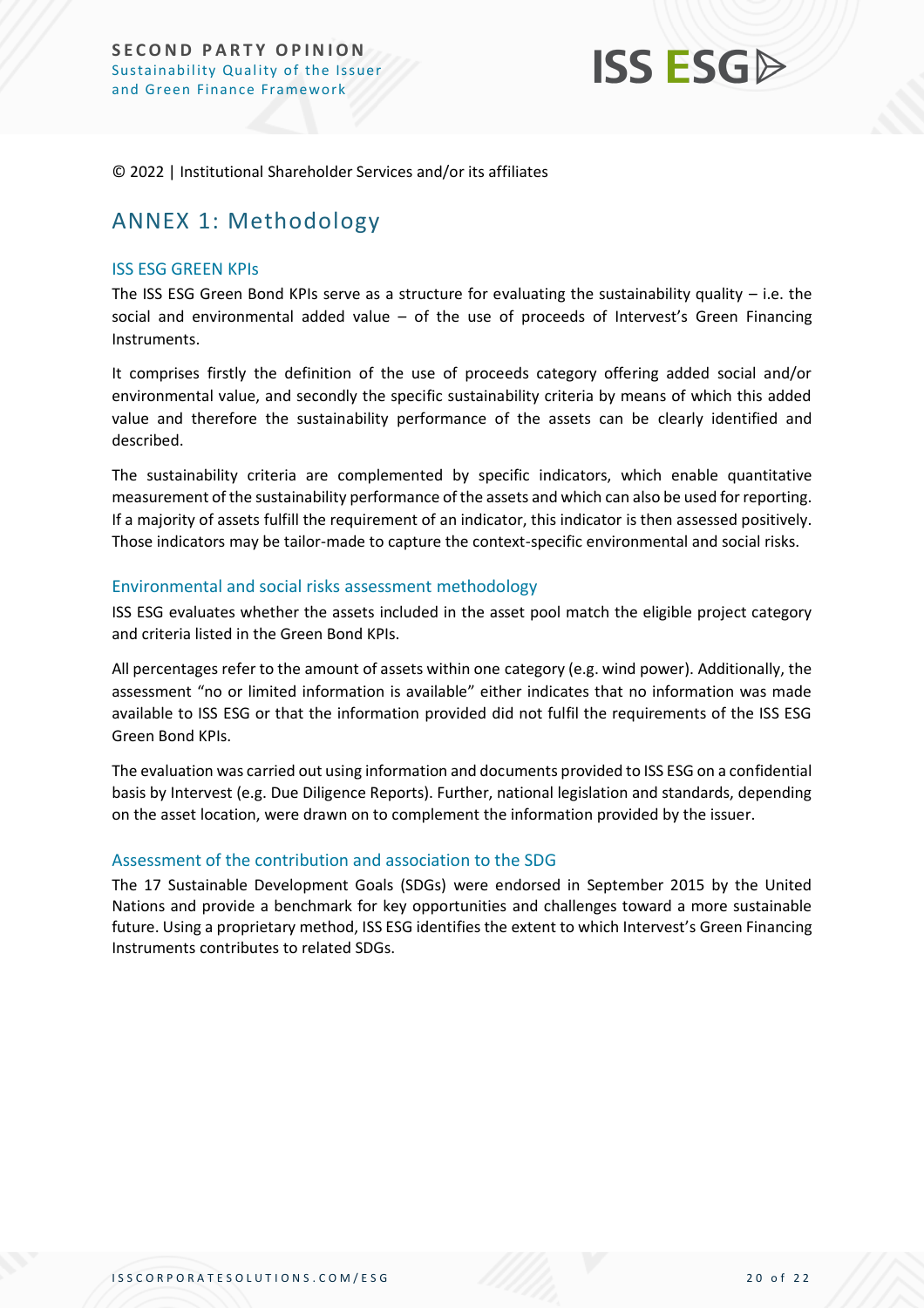

## <span id="page-20-0"></span>ANNEX 2: Quality management processes

#### **SCOPE**

Intervest commissioned ISS ESG to compile a Green Financing Instruments SPO. The Second Party Opinion process includes verifying whether the Green Finance Framework aligns with the ICMA's Green Bond Principles and LMA's Green Loan Principles and to assess the sustainability credentials of its Green Financing Instruments, as well as the issuer's sustainability strategy.

#### **CRITERIA**

Relevant Standards for this Second Party Opinion

- ICMA's Green Bond Principles and LMA's Green Loan Principles
- **ISS ESG Key Performance Indicators relevant for Use of Proceeds categories selected by the issuer**

#### ISSUER'S RESPONSIBILITY

Intervest's responsibility was to provide information and documentation on:

- **Framework**
- **Eligibility criteria**
- Documentation of ESG risks management at the Framework level

#### ISS ESG's VERIFICATION PROCESS

ISS ESG is one of the world's leading independent environmental, social and governance (ESG) research, analysis and rating houses. The company has been actively involved in the sustainable capital markets for over 25 years. Since 2014, ISS ESG has built up a reputation as a highly-reputed thought leader in the green and social bond market and has become one of the first CBI approved verifiers.

ISS ESG has conducted this independent Second Party Opinion of the Green Financing Instruments to be issued by Intervest based on ISS ESG methodology and in line with the ICMA ICMA's Green Bond Principles and LMA's Green Loan Principles.

The engagement with Intervest took place from January 2022 to February 2022, and in May 2022.

#### ISS ESG's BUSINESS PRACTICES

ISS has conducted this verification in strict compliance with the ISS Code of Ethics, which lays out detailed requirements in integrity, transparency, professional competence and due care, professional behaviour and objectivity for the ISS business and team members. It is designed to ensure that the verification is conducted independently and without any conflicts of interest with other parts of the ISS Group.